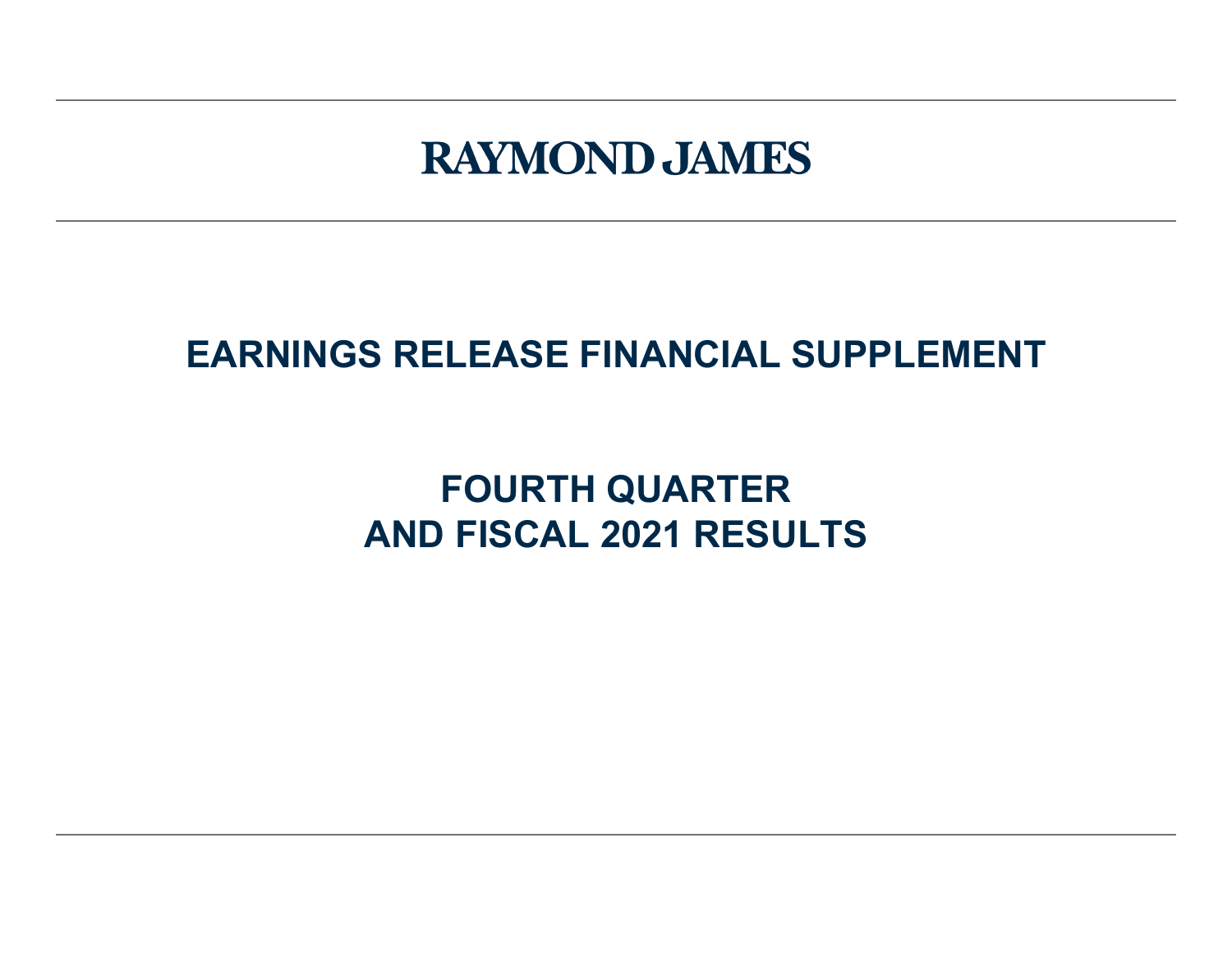#### *RAYMOND JAMES FINANCIAL, INC. Consolidated Statements of Income (Unaudited)*

|                                                                                       |                       |                      | Three months ended |                    |                       | % change from         |                  |                          | <b>Twelve months ended</b> |             |
|---------------------------------------------------------------------------------------|-----------------------|----------------------|--------------------|--------------------|-----------------------|-----------------------|------------------|--------------------------|----------------------------|-------------|
| in millions, except per share amounts                                                 | September 30,<br>2020 | December 31,<br>2020 | March 31,<br>2021  | June 30,<br>2021   | September 30,<br>2021 | September 30,<br>2020 | June 30,<br>2021 | September 30,<br>2020    | September 30,<br>2021      | %<br>change |
| Revenues:                                                                             |                       |                      |                    |                    |                       |                       |                  |                          |                            |             |
| Asset management and related administrative fees \$                                   | 1,006                 | -\$<br>1,067         | \$<br>1,173        | - \$<br>$1,262$ \$ | 1,366                 | 36 %                  | 8 % \$           | $3,834$ \$               | 4,868                      | 27 %        |
| Brokerage revenues:                                                                   |                       |                      |                    |                    |                       |                       |                  |                          |                            |             |
| Securities commissions                                                                | 352                   | 381                  | 443                | 415                | 412                   | 17 %                  | $(1)\%$          | 1,468                    | 1,651                      | 12 %        |
| Principal transactions                                                                | 143                   | 147                  | 148                | 137                | 129                   | (10)%                 | (6)%             | 488                      | 561                        | 15 %        |
| Total brokerage revenues                                                              | 495                   | 528                  | 591                | 552                | 541                   | 9%                    | $(2)\%$          | 1,956                    | 2,212                      | 13 %        |
| Account and service fees                                                              | 140                   | 145                  | 159                | 161                | 170                   | 21 %                  | 6 %              | 624                      | 635                        | 2 %         |
| Investment banking                                                                    | 222                   | 261                  | 242                | 276                | 364                   | 64 %                  | 32 %             | 650                      | 1,143                      | 76 %        |
| Interest income                                                                       | 201                   | 203                  | 200                | 205                | 215                   | 7%                    | 5 %              | 1,000                    | 823                        | (18)%       |
| Other $(1)$                                                                           | 57                    | 56                   | 44                 | 55                 | 74                    | 30 %                  | 35 %             | 104                      | 229                        | 120 %       |
| <b>Total revenues</b>                                                                 | 2,121                 | 2,260                | 2,409              | 2,511              | 2,730                 | 29 %                  | 9%               | 8,168                    | 9,910                      | 21 %        |
| Interest expense                                                                      | (42)                  | (38)                 | (37)               | (40)               | (35)                  | (17)%                 | (13)%            | (178)                    | (150)                      | (16)%       |
| <b>Net revenues</b>                                                                   | 2,079                 | 2,222                | 2,372              | 2,471              | 2,695                 | 30 %                  | 9%               | 7,990                    | 9,760                      | 22 %        |
| Non-interest expenses:                                                                |                       |                      |                    |                    |                       |                       |                  |                          |                            |             |
| Compensation, commissions and benefits                                                | 1,415                 | 1,500                | 1,648              | 1,661              | 1,774                 | 25 %                  | 7%               | 5,465                    | 6,583                      | 20 %        |
| Non-compensation expenses:                                                            |                       |                      |                    |                    |                       |                       |                  |                          |                            |             |
| Communications and information processing                                             | 100                   | 99                   | 107                | 109                | 114                   | 14 %                  | 5 %              | 393                      | 429                        | 9 %         |
| Occupancy and equipment                                                               | 57                    | 57                   | 57                 | 58                 | 60                    | 5 %                   | 3%               | 225                      | 232                        | 3 %         |
| <b>Business development</b>                                                           | 28                    | 23                   | 21                 | 31                 | 36                    | 29 %                  | 16 %             | 134                      | 111                        | (17)%       |
| Investment sub-advisory fees                                                          | 26                    | 28                   | 31                 | 34                 | 37                    | 42 %                  | 9%               | 101                      | 130                        | 29 %        |
| Professional fees                                                                     | 23                    | 30                   | 24                 | 26                 | 32                    | 39 %                  | 23 %             | 91                       | 112                        | 23 %        |
| Bank loan provision/(benefit) for credit losses <sup>(2)</sup>                        | 45                    | 14                   | (32)               | (19)               | 5                     | (89)%                 | <b>NM</b>        | 233                      | (32)                       | <b>NM</b>   |
| Losses on extinguishment of debt $(3)$                                                |                       |                      |                    | 98                 |                       | $-$ %                 | $(100)$ %        | $\overline{\phantom{0}}$ | 98                         | <b>NM</b>   |
| Acquisition and disposition-related expenses (4)                                      | $\overline{7}$        | $\overline{2}$       |                    | 7                  | 10                    | 43 %                  | 43 %             | 7                        | 19                         | 171 %       |
| Reduction in workforce expenses (5)                                                   | 46                    |                      |                    |                    | —                     | (100)%                | $-$ %            | 46                       |                            | (100)%      |
| Other <sup>(1)</sup>                                                                  | 76                    | 70                   | 69                 | 81                 | 67                    | (12)%                 | (17)%            | 243                      | 287                        | 18 %        |
| Total non-compensation expenses                                                       | 408                   | 323                  | 277                | 425                | 361                   | (12)%                 | (15)%            | 1,473                    | 1,386                      | (6)%        |
| <b>Total non-interest expenses</b>                                                    | 1,823                 | 1,823                | 1,925              | 2,086              | 2,135                 | 17 $%$                | 2%               | 6,938                    | 7,969                      | 15 %        |
| Pre-tax income                                                                        | 256                   | 399                  | 447                | 385                | 560                   | 119 %                 | 45 %             | 1,052                    | 1,791                      | 70 %        |
| Provision for income taxes                                                            | 47                    | 87                   | 92                 | 78                 | 131                   | 179 %                 | 68 %             | 234                      | 388                        | 66 %        |
| Net income                                                                            | 209                   | \$<br>312            | 355<br>\$          | \$<br>307          | \$<br>429             | 105 %                 | 40 %             | -\$<br>818               | \$<br>1,403                | 72 %        |
| Earnings per common share $-$ basic $^{(6)(7)}$                                       | 1.02<br>\$            | 1.52<br>- \$         | 1.72<br>- \$       | \$<br>1.49         | 2.08<br>- \$          | 104 %                 | 40 % \$          | 3.96                     | - \$<br>6.81               | 72 %        |
| Earnings per common share $-$ diluted $(6)(7)$                                        | \$<br>1.00            | \$<br>1.48           | \$<br>1.68         | \$<br>1.45         | 2.02<br>\$            | 102 %                 | $39 \%$ \$       | 3.88                     | -\$<br>6.63                | 71 %        |
| Weighted-average common shares outstanding -<br>basic $(7)$                           | 205.4                 | 205.2                | 206.7              | 205.8              | 205.5                 | — %                   |                  | 206.4                    | 205.7                      | — %         |
| Weighted-average common and common<br>equivalent shares outstanding $-$ diluted $(7)$ | 209.4                 | 209.6                | 211.8              | 211.7              | 211.7                 | 1%                    | — %              | 210.3                    | 211.2                      | $-$ %       |

Please refer to the footnotes at the end of this supplement for additional information.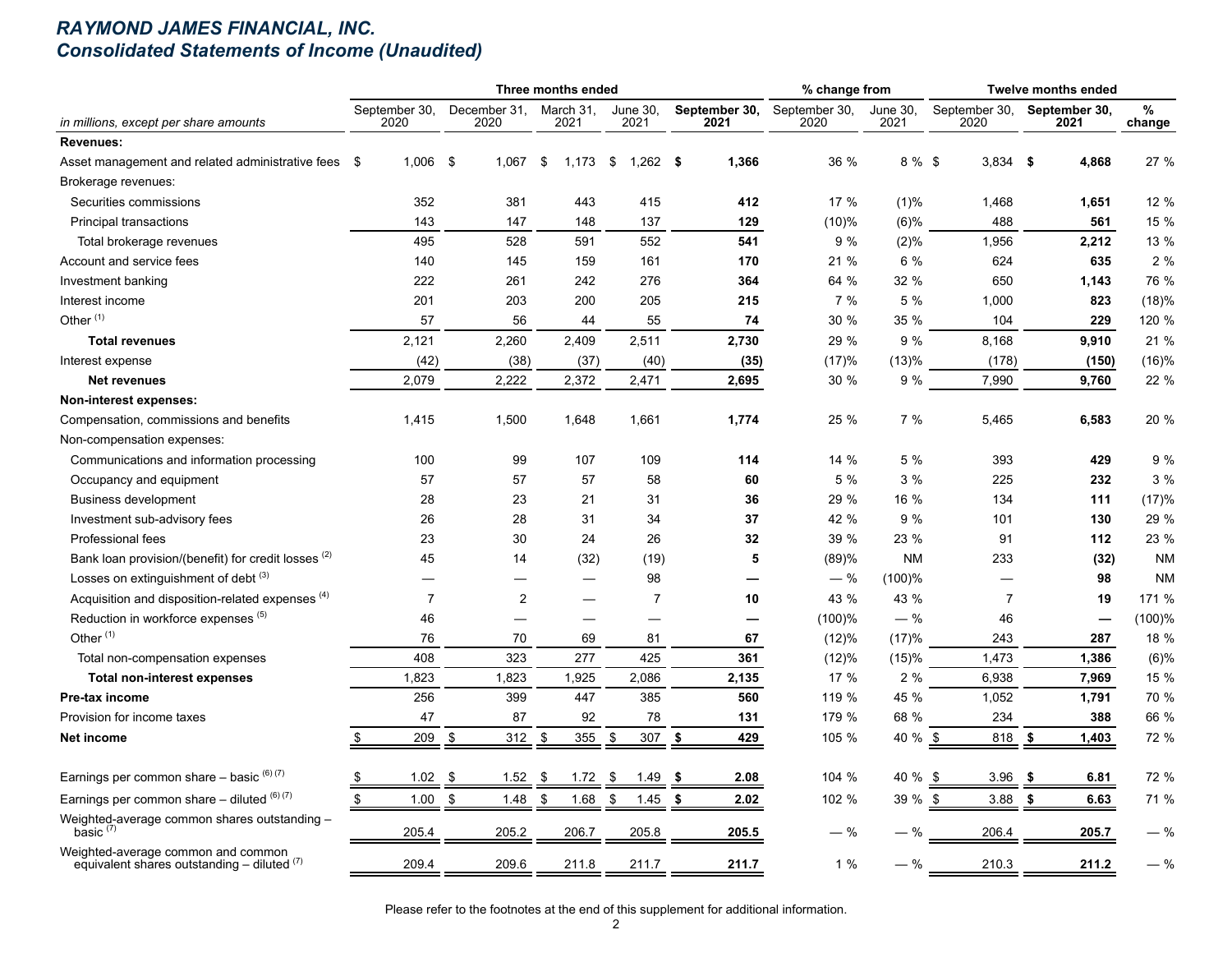#### *RAYMOND JAMES FINANCIAL, INC. Consolidated Selected Key Metrics (Unaudited)*

|                                                            |    |                       |    |                      |     | As of             |     |                  |      |                       | % change from         |                  |
|------------------------------------------------------------|----|-----------------------|----|----------------------|-----|-------------------|-----|------------------|------|-----------------------|-----------------------|------------------|
| \$ in millions, except per share amounts                   |    | September 30.<br>2020 |    | December 31.<br>2020 |     | March 31.<br>2021 |     | June 30,<br>2021 |      | September 30.<br>2021 | September 30,<br>2020 | June 30,<br>2021 |
| Total assets                                               |    | 47.482                | S  | 53,657               |     | 56,066            | Ж.  | 57,161           |      | 61,891                | 30%                   | 8 %              |
| Total equity attributable to Raymond James Financial, Inc. | \$ | 7,114                 | \$ | 7,363                | S   | 7,592             | S.  | 7,863            |      | 8,245                 | 16 %                  | 5 %              |
| Book value per share (7) (8)                               | Φ  | 34.72                 | \$ | 35.73                | \$. | 36.89             | \$. | 38.28            | - 55 | 40.08                 | 15 %                  | 5 %              |
| Tangible book value per share $(7)(8)(9)$                  | Φ  | 31.96                 | S  | 31.95                | \$  | 32.94             | S   | 34.36            |      | 36.11                 | 13 %                  | 5 %              |
| <b>Capital ratios:</b>                                     |    |                       |    |                      |     |                   |     |                  |      |                       |                       |                  |
| Tier 1 capital                                             |    | 24.2 %                |    | 23.4 %               |     | 23.6 %            |     | 24.4 %           |      | 25.0 % $^{(10)}$      |                       |                  |
| Total capital                                              |    | 25.4 %                |    | 24.6 %               |     | 24.7 %            |     | 25.6 %           |      | 26.2 % $(10)$         |                       |                  |
| Tier 1 leverage                                            |    | 14.2 %                |    | 12.9 %               |     | 12.2 %            |     | 12.6 %           |      | 12.6 % $^{(10)}$      |                       |                  |

|                                                          |                       |    |                      | Three months ended |                  |    |                       | % change from         |                  |                       |     | <b>Twelve months ended</b> |             |
|----------------------------------------------------------|-----------------------|----|----------------------|--------------------|------------------|----|-----------------------|-----------------------|------------------|-----------------------|-----|----------------------------|-------------|
| \$ in millions                                           | September 30,<br>2020 |    | December 31,<br>2020 | March 31,<br>2021  | June 30,<br>2021 |    | September 30,<br>2021 | September 30,<br>2020 | June 30,<br>2021 | September 30,<br>2020 |     | September 30,<br>2021      | %<br>change |
| Adjusted pre-tax income (9)                              | \$<br>309             | \$ | 401                  |                    | NA \$490         | S  | 570                   | 84 %                  | $16 \%$ \$       | 105. ا                |     | 1,908                      | 73 %        |
| Adjusted net income (9)                                  | \$<br>249             | S  | 314                  |                    | NA \$386         | \$ | 437                   | 76 %                  | $13 \%$ \$       | 858                   | æ.  | 1,492                      | 74 %        |
| Adjusted earnings per common share - basic (6) (7) (9)   | \$<br>1.21            | \$ | 1.53                 |                    | NA \$1.88        | s. | 2.12                  | 75 %                  | $13 \%$ \$       | 4.15                  |     | 7.24                       | 74 %        |
| Adjusted earnings per common share - diluted (6) (7) (9) | \$<br>1.19            | \$ | 1.49                 |                    | NA \$1.82        | S. | 2.06                  | 73 %                  | $13 \%$ \$       | 4.08                  | -55 | 7.05                       | 73 %        |
| Return on equity (11)                                    | 11.9 %                |    | 17.2 %               | 19.0 %             | 15.9%            |    | 21.3%                 |                       |                  | 11.9 %                |     | 18.4 %                     |             |
| Adjusted return on equity (9) (11)                       | 14.1 %                |    | 17.3 %               | <b>NA</b>          | 19.9 %           |    | 21.7 %                |                       |                  | 12.5 %                |     | 19.5 %                     |             |
| Return on tangible common equity <sup>(9)(11)</sup>      | 12.9 %                |    | 19.0 %               | 21.2%              | 17.7%            |    | 23.7 %                |                       |                  | 13.0 %                |     | 20.4 %                     |             |
| Adjusted return on tangible common equity (9) (11)       | 15.3 %                |    | 19.1 %               | NA.                | 22.2 %           |    | 24.1 %                |                       |                  | 13.6 %                |     | 21.6 %                     |             |
| Pre-tax margin (12)                                      | 12.3 %                |    | 18.0 %               | 18.8 %             | 15.6 %           |    | 20.8 %                |                       |                  | 13.2 %                |     | 18.4 %                     |             |
| Adjusted pre-tax margin <sup>(9)(12)</sup>               | 14.9 %                |    | 18.0 %               | <b>NA</b>          | 19.8 %           |    | 21.2%                 |                       |                  | 13.8 %                |     | 19.5 %                     |             |
| Total compensation ratio <sup>(13)</sup>                 | 68.1 %                |    | 67.5 %               | 69.5 %             | 67.2 %           |    | 65.8 %                |                       |                  | 68.4 %                |     | 67.4 %                     |             |
| Effective tax rate                                       | 18.4 %                |    | 21.8 %               | 20.6 %             | 20.3 %           |    | 23.4 %                |                       |                  | 22.2 %                |     | 21.7 %                     |             |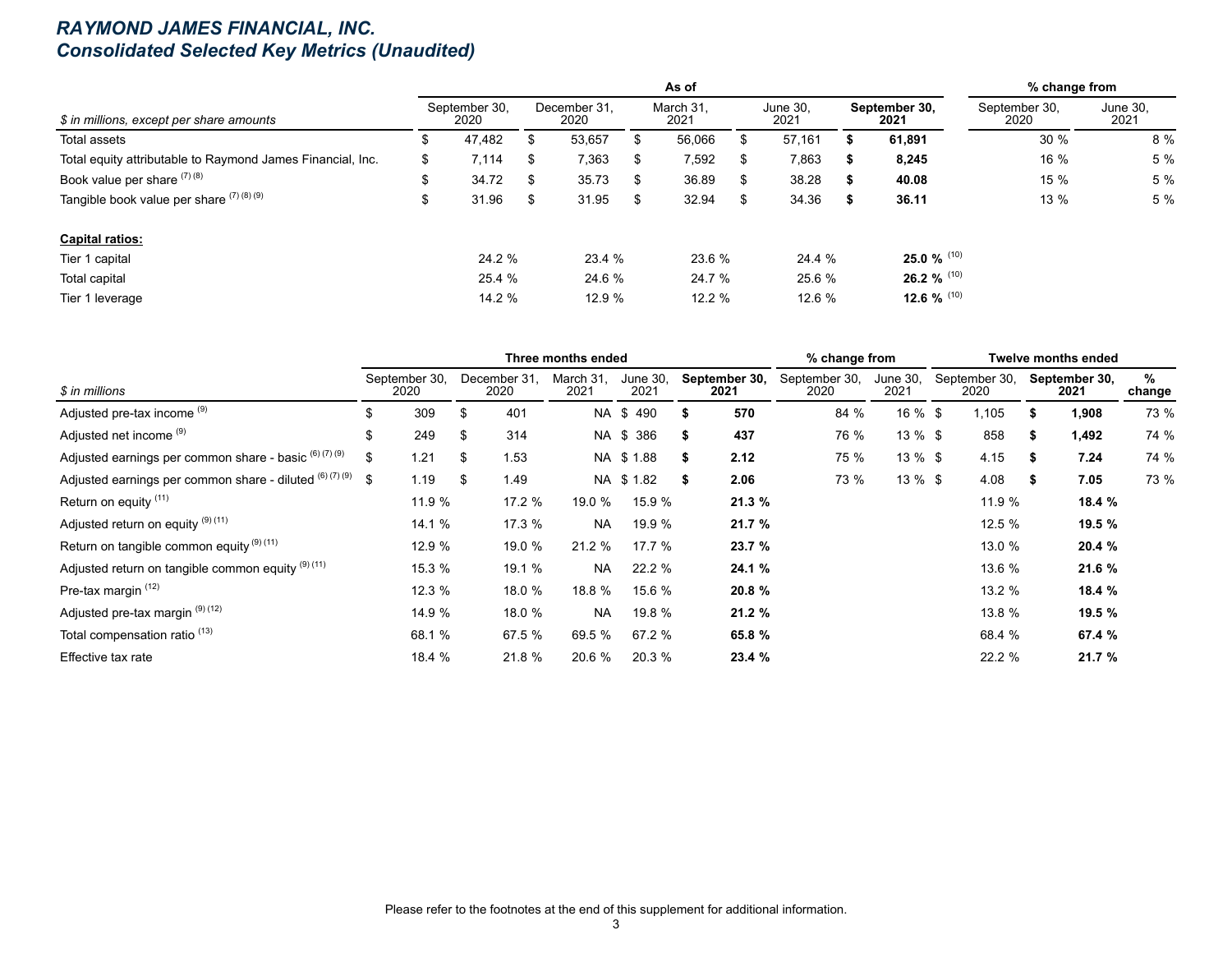#### *RAYMOND JAMES FINANCIAL, INC. Consolidated Selected Key Metrics (Unaudited)*

|                                                         |     |                       |           |                      |                   | % change from           |                       |                       |                  |
|---------------------------------------------------------|-----|-----------------------|-----------|----------------------|-------------------|-------------------------|-----------------------|-----------------------|------------------|
|                                                         |     | September 30,<br>2020 |           | December 31.<br>2020 | March 31,<br>2021 | <b>June 30,</b><br>2021 | September 30,<br>2021 | September 30,<br>2020 | June 30,<br>2021 |
| Client asset metrics (\$ in billions):                  |     |                       |           |                      |                   |                         |                       |                       |                  |
| Client assets under administration                      | \$. | 930.1                 | $\sim$ \$ | $1,024.8$ \$         | $1,085.4$ \$      | $1,165.0$ \$            | 1,178.7               | 27%                   | 1%               |
| Private Client Group assets under administration        |     | 883.3 \$              |           | $974.2$ \$           | $1,028.1$ \$      | $1,102.9$ \$            | 1,115.4               | 26 %                  | 1%               |
| Private Client Group assets in fee-based accounts       |     | 475.3 \$              |           | $532.7$ \$           | 567.6 \$          | 616.7 \$                | 627.1                 | 32 %                  | 2%               |
| Financial assets under management                       | \$  | 153.1                 | - \$      | $169.6$ \$           | $178.2$ \$        | $191.0$ \$              | 191.9                 | 25 %                  | $-$ %            |
| Clients' domestic cash sweep balances (\$ in millions): |     |                       |           |                      |                   |                         |                       |                       |                  |
| Raymond James Bank Deposit Program ("RJBDP"): (14)      |     |                       |           |                      |                   |                         |                       |                       |                  |
| Raymond James Bank                                      | \$  | 25,599 \$             |           | 26,697 \$            | 28,174 \$         | $29,253$ \$             | 31,410                | 23 %                  | 7 %              |
| Third-party banks                                       |     | 25,998                |           | 26,142               | 25,110            | 25,080                  | 24,496                | $(6)\%$               | (2)%             |
| Subtotal RJBDP                                          |     | 51,597                |           | 52,839               | 53,284            | 54,333                  | 55,906                | 8 %                   | 3%               |
| <b>Client Interest Program</b>                          |     | 3,999                 |           | 8,769                | 9,517             | 8,610                   | 10,762                | 169 %                 | 25 %             |
| Total clients' domestic cash sweep balances             |     | 55,596                | - \$      | 61,608 \$            | 62,801 \$         | 62,943                  | 66,668                | 20 %                  | 6 %              |

|                                                            |                       |                      | Three months ended |                         |                       | <b>Twelve months ended</b> |                       |
|------------------------------------------------------------|-----------------------|----------------------|--------------------|-------------------------|-----------------------|----------------------------|-----------------------|
|                                                            | September 30,<br>2020 | December 31.<br>2020 | March 31.<br>2021  | <b>June 30,</b><br>2021 | September 30,<br>2021 | September 30,<br>2020      | September 30.<br>2021 |
| Average yield on RJBDP - third-party banks <sup>(15)</sup> | 0.33%                 | 0.31%                | 0.30%              | 0.29%                   | 0.29%                 | 0.77%                      | 0.30%                 |
|                                                            |                       |                      | As of              |                         |                       | % change from              |                       |
|                                                            | September 30,<br>2020 | December 31.<br>2020 | March 31.<br>2021  | <b>June 30.</b><br>2021 | September 30.<br>2021 | September 30,<br>2020      | June 30,<br>2021      |
| <b>Private Client Group financial advisors:</b>            |                       |                      |                    |                         |                       |                            |                       |
| Employees                                                  | 3,404                 | 3,387                | 3,375              | 3,423                   | 3,461                 | 2%                         | 1%                    |
| Independent contractors                                    | 4,835                 | 4,846                | 4,952              | 4,990                   | 5,021                 | 4 %                        | 1%                    |
| <b>Total advisors</b>                                      | 8,239                 | 8,233                | 8,327              | 8,413                   | 8,482                 | 3%                         | 1%                    |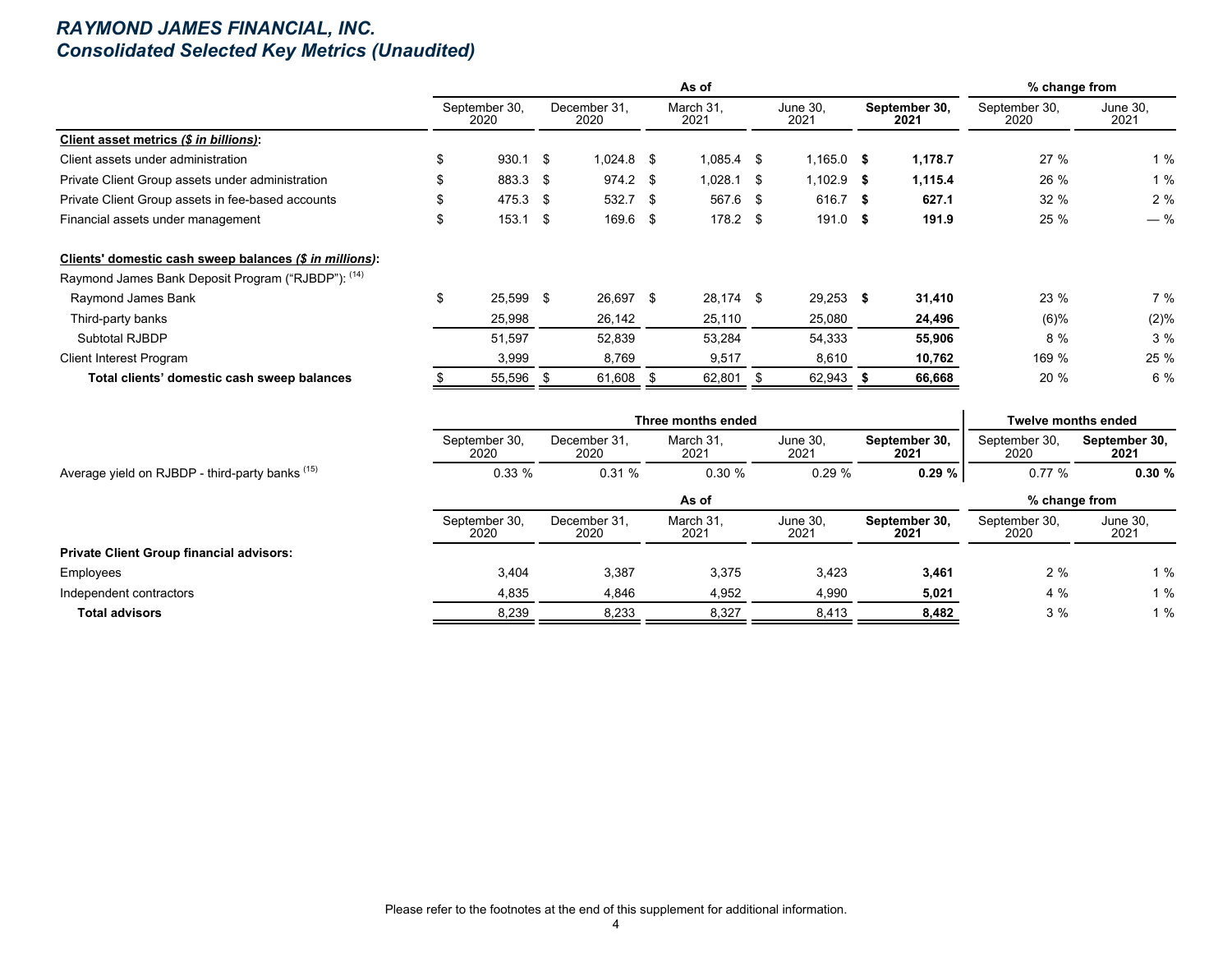## *RAYMOND JAMES FINANCIAL, INC. Segment Results - Private Client Group (Unaudited)*

|                                                     |                       |                      | Three months ended |                         |                       | % change from         |                         |                       | <b>Twelve months ended</b> |          |
|-----------------------------------------------------|-----------------------|----------------------|--------------------|-------------------------|-----------------------|-----------------------|-------------------------|-----------------------|----------------------------|----------|
| \$ in millions                                      | September 30,<br>2020 | December 31,<br>2020 | March 31,<br>2021  | <b>June 30,</b><br>2021 | September 30,<br>2021 | September 30,<br>2020 | <b>June 30,</b><br>2021 | September 30,<br>2020 | September 30,<br>2021      | % change |
| Revenues:                                           |                       |                      |                    |                         |                       |                       |                         |                       |                            |          |
| Asset management and related<br>administrative fees | \$                    | 832 \$               | 885 \$<br>979      | \$<br>$1,050$ \$        | 1,142                 | 37 %                  | $9%$ \$                 | $3,162$ \$            | 4,056                      | 28 %     |
| Brokerage revenues:                                 |                       |                      |                    |                         |                       |                       |                         |                       |                            |          |
| Mutual and other fund products                      | 129                   | 148                  | 183                | 167                     | 172                   | 33 %                  | 3%                      | 567                   | 670                        | 18 %     |
| Insurance and annuity products                      | 109                   | 98                   | 109                | 113                     | 118                   | 8 %                   | 4 %                     | 397                   | 438                        | 10 %     |
| Equities, ETFs, and fixed income<br>products        | 95                    | 107                  | 121                | 110                     | 100                   | 5 %                   | (9)%                    | 419                   | 438                        | 5 %      |
| Total brokerage revenues                            | 333                   | 353                  | 413                | 390                     | 390                   | 17 %                  | $-$ %                   | 1,383                 | 1,546                      | 12 %     |
| Account and service fees:                           |                       |                      |                    |                         |                       |                       |                         |                       |                            |          |
| Mutual fund and annuity service<br>fees             | 88                    | 94                   | 99                 | 105                     | 110                   | 25 %                  | 5 %                     | 348                   | 408                        | 17 %     |
| RJBDP fees: (14)                                    |                       |                      |                    |                         |                       |                       |                         |                       |                            |          |
| Third-party banks                                   | 21                    | 21                   | 19                 | 18                      | 18                    | (14)%                 | $-$ %                   | 150                   | 76                         | (49)%    |
| Raymond James Bank                                  | 42                    | 43                   | 44                 | 47                      | 49                    | 17 %                  | 4 %                     | 180                   | 183                        | 2%       |
| Client account and other fees                       | 33                    | 32                   | 42                 | 39                      | 44                    | 33 %                  | 13 %                    | 129                   | 157                        | 22 %     |
| Total account and service fees                      | 184                   | 190                  | 204                | 209                     | 221                   | 20 %                  | 6 %                     | 807                   | 824                        | 2%       |
| Investment banking                                  | 12                    | 6                    | 16                 | 11                      | 14                    | 17 %                  | 27 %                    | 41                    | 47                         | 15 %     |
| Interest income                                     | 30                    | 30                   | 30                 | 31                      | 32                    | 7 %                   | 3%                      | 155                   | 123                        | (21)%    |
| All other                                           | $\overline{7}$        | 5                    | 8                  | $\overline{7}$          | 5                     | (29)%                 | (29)%                   | 27                    | 25                         | (7)%     |
| <b>Total revenues</b>                               | 1,398                 | 1,469                | 1,650              | 1,698                   | 1,804                 | 29 %                  | 6 %                     | 5,575                 | 6,621                      | 19 %     |
| Interest expense                                    | (4)                   | (2)                  | (3)                | (2)                     | (3)                   | (25)%                 | 50 %                    | (23)                  | (10)                       | (57)%    |
| <b>Net revenues</b>                                 | 1,394                 | 1,467                | 1,647              | 1,696                   | 1,801                 | 29 %                  | 6 %                     | 5,552                 | 6,611                      | 19 %     |
| Non-interest expenses:                              |                       |                      |                    |                         |                       |                       |                         |                       |                            |          |
| Financial advisor compensation and<br>benefits      | 873                   | 931                  | 1,040              | 1,082                   | 1,151                 | 32 %                  | 6 %                     | 3,428                 | 4,204                      | 23 %     |
| Administrative compensation and<br>benefits         | 244                   | 249                  | 260                | 251                     | 255                   | 5 %                   | 2%                      | 971                   | 1,015                      | 5 %      |
| Total compensation, commissions<br>and benefits     | 1,117                 | 1,180                | 1,300              | 1,333                   | 1,406                 | 26 %                  | 5 %                     | 4,399                 | 5,219                      | 19 %     |
| Non-compensation expenses                           | 152                   | 147                  | 155                | 168                     | 173                   | 14 %                  | 3%                      | 614                   | 643                        | 5 %      |
| <b>Total non-interest expenses</b>                  | 1,269                 | 1,327                | 1,455              | 1,501                   | 1,579                 | 24 %                  | 5 %                     | 5,013                 | 5,862                      | 17 %     |
| Pre-tax income                                      | 125<br>\$             | \$<br>140            | \$<br>192          | \$<br>195               | \$<br>222             | 78 %                  | 14 % \$                 | 539                   | 749<br>\$                  | 39 %     |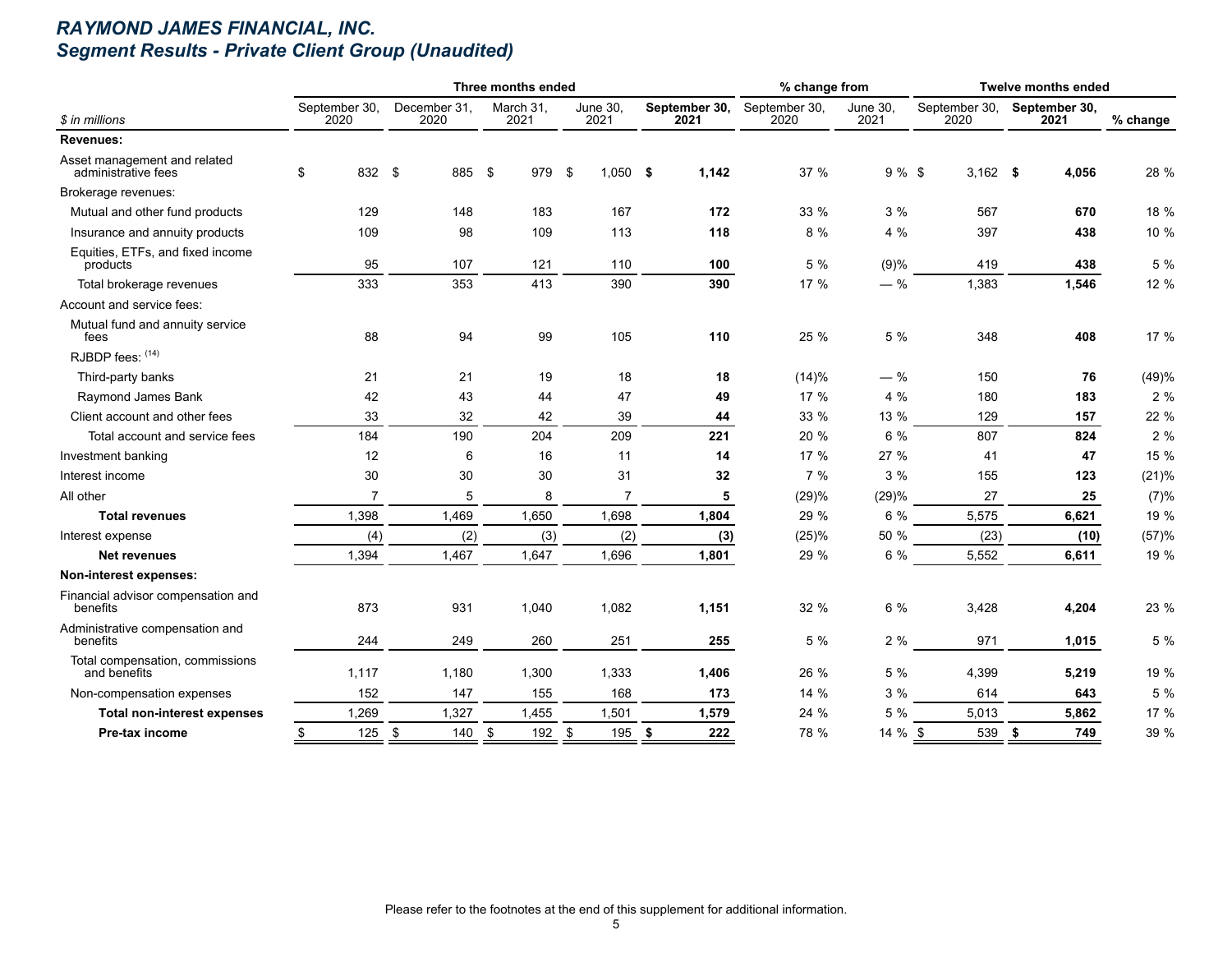## *RAYMOND JAMES FINANCIAL, INC. Segment Results - Capital Markets (Unaudited)*

|                                                                |                       |     |                      | Three months ended |     |                         |                       | % change from         |                  |                       | <b>Twelve months ended</b> |          |
|----------------------------------------------------------------|-----------------------|-----|----------------------|--------------------|-----|-------------------------|-----------------------|-----------------------|------------------|-----------------------|----------------------------|----------|
| \$ in millions                                                 | September 30,<br>2020 |     | December 31,<br>2020 | March 31,<br>2021  |     | <b>June 30,</b><br>2021 | September 30,<br>2021 | September 30,<br>2020 | June 30,<br>2021 | September 30,<br>2020 | September 30,<br>2021      | % change |
| <b>Revenues:</b>                                               |                       |     |                      |                    |     |                         |                       |                       |                  |                       |                            |          |
| Brokerage revenues:                                            |                       |     |                      |                    |     |                         |                       |                       |                  |                       |                            |          |
| Fixed income                                                   | \$                    | 125 | -\$<br>131           | 142<br>\$          |     | \$<br>124               | \$<br>118             | $(6)\%$               | $(5)\%$ \$       | 421 S                 | 515                        | 22 %     |
| Equity                                                         |                       | 35  | 42                   | 34                 |     | 36                      | 33                    | (6)%                  | $(8)\%$          | 150                   | 145                        | (3)%     |
| Total brokerage revenues                                       |                       | 160 | 173                  | 176                |     | 160                     | 151                   | (6)%                  | $(6)\%$          | 571                   | 660                        | 16 %     |
| Investment banking:                                            |                       |     |                      |                    |     |                         |                       |                       |                  |                       |                            |          |
| Merger & acquisition and advisory                              |                       | 98  | 149                  | 122                |     | 153                     | 215                   | 119 %                 | 41 %             | 290                   | 639                        | 120 %    |
| Equity underwriting                                            |                       | 68  | 60                   | 67                 |     | 69                      | 89                    | 31 %                  | 29 %             | 185                   | 285                        | 54 %     |
| Debt underwriting                                              |                       | 43  | 46                   | 37                 |     | 43                      | 46                    | 7%                    | 7%               | 133                   | 172                        | 29 %     |
| Total investment banking                                       |                       | 209 | 255                  | 226                |     | 265                     | 350                   | 67 %                  | 32 %             | 608                   | 1,096                      | 80 %     |
| Interest income                                                |                       | 3   | 3                    |                    | 5   | 4                       | 4                     | 33 %                  | $-$ %            | 25                    | 16                         | (36)%    |
| Tax credit fund revenues                                       |                       | 33  | 16                   | 24                 |     | 17                      | 48                    | 45 %                  | 182 %            | 83                    | 105                        | 27 %     |
| All other                                                      |                       | 7   |                      |                    | 4   | 3                       | 4                     | (43)%                 | 33 %             | 20                    | 18                         | (10)%    |
| <b>Total revenues</b>                                          |                       | 412 | 454                  | 435                |     | 449                     | 557                   | 35 %                  | 24 %             | 1,307                 | 1,895                      | 45 %     |
| Interest expense                                               |                       | (2) | (2)                  |                    | (2) | (3)                     | (3)                   | 50 %                  | $-$ %            | (16)                  | (10)                       | (38)%    |
| <b>Net revenues</b>                                            |                       | 410 | 452                  | 433                |     | 446                     | 554                   | 35 %                  | 24 %             | 1,291                 | 1,885                      | 46 %     |
| Non-interest expenses:                                         |                       |     |                      |                    |     |                         |                       |                       |                  |                       |                            |          |
| Compensation, commissions and<br>benefits                      |                       | 229 | 252                  | 259                |     | 256                     | 288                   | 26 %                  | 13 %             | 774                   | 1,055                      | 36 %     |
| Acquisition and disposition-related<br>expenses <sup>(4)</sup> |                       | 7   |                      |                    |     | 3                       | 3                     | (57)%                 | $-$ %            | 7                     | 6                          | (14)%    |
| Other non-compensation expenses                                |                       | 68  | 71                   | 69                 |     | 72                      | 80                    | 18 %                  | 11 %             | 285                   | 292                        | 2%       |
| <b>Total non-interest expenses</b>                             |                       | 304 | 323                  | 328                |     | 331                     | 371                   | 22 %                  | 12 %             | 1,066                 | 1,353                      | 27 %     |
| Pre-tax income                                                 |                       | 106 | \$<br>129            | 105<br>\$          |     | \$<br>115               | \$<br>183             | 73 %                  | 59 % \$          | $225$ \$              | 532                        | 136 %    |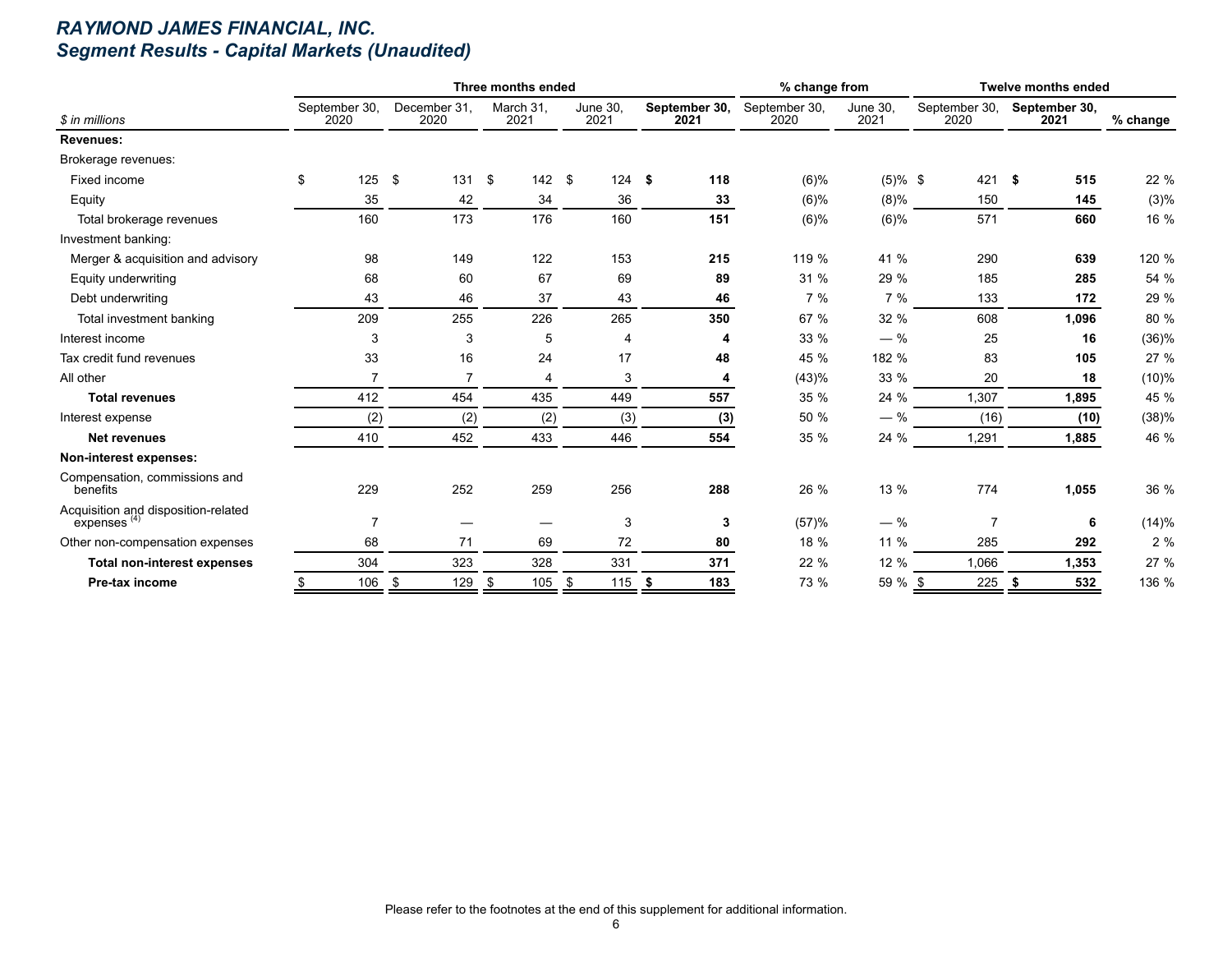## *RAYMOND JAMES FINANCIAL, INC. Segment Results - Asset Management (Unaudited)*

|                                                           |                       |                      | Three months ended |                  |                       | % change from         |                         |                       | <b>Twelve months ended</b> |          |
|-----------------------------------------------------------|-----------------------|----------------------|--------------------|------------------|-----------------------|-----------------------|-------------------------|-----------------------|----------------------------|----------|
| \$ in millions                                            | September 30,<br>2020 | December 31.<br>2020 | March 31,<br>2021  | June 30,<br>2021 | September 30,<br>2021 | September 30,<br>2020 | <b>June 30,</b><br>2021 | September 30,<br>2020 | September 30,<br>2021      | % change |
| Revenues:                                                 |                       |                      |                    |                  |                       |                       |                         |                       |                            |          |
| Asset management and related<br>administrative fees:      |                       |                      |                    |                  |                       |                       |                         |                       |                            |          |
| Managed programs                                          | \$<br>123             | 129<br>- \$          | \$<br>137          | \$<br>148        | 156<br>- \$           | 27 %                  | 5 % \$                  | 481 \$                | 570                        | 19 %     |
| Administration and other                                  | 55                    | 59                   | 64                 | 70               | 74                    | 35 %                  | 6 %                     | 207                   | 267                        | 29 %     |
| Total asset management and<br>related administrative fees | 178                   | 188                  | 201                | 218              | 230                   | 29 %                  | 6 %                     | 688                   | 837                        | 22 %     |
| Account and service fees                                  | 4                     | 4                    | 5                  | 4                | 5                     | 25 %                  | 25 %                    | 16                    | 18                         | 13 %     |
| All other                                                 | 2                     | 3                    | 3                  | 3                | 3                     | 50 %                  | $-$ %                   | 11                    | 12                         | 9%       |
| Net revenues                                              | 184                   | 195                  | 209                | 225              | 238                   | 29 %                  | 6 %                     | 715                   | 867                        | 21 %     |
| Non-interest expenses:                                    |                       |                      |                    |                  |                       |                       |                         |                       |                            |          |
| Compensation, commissions and<br>benefits                 | 43                    | 45                   | 50                 | 43               | 44                    | 2%                    | 2%                      | 177                   | 182                        | 3%       |
| Non-compensation expenses                                 | 63                    | 67                   | 72                 | 77               | 80                    | 27 %                  | 4 %                     | 254                   | 296                        | 17 %     |
| <b>Total non-interest expenses</b>                        | 106                   | 112                  | 122                | 120              | 124                   | 17%                   | 3%                      | 431                   | 478                        | 11 %     |
| Pre-tax income                                            | 78                    | 83<br>- 55           | 87<br>S            | 105<br>\$        | 114                   | 46 %                  | 9%                      | 284                   | 389                        | 37 %     |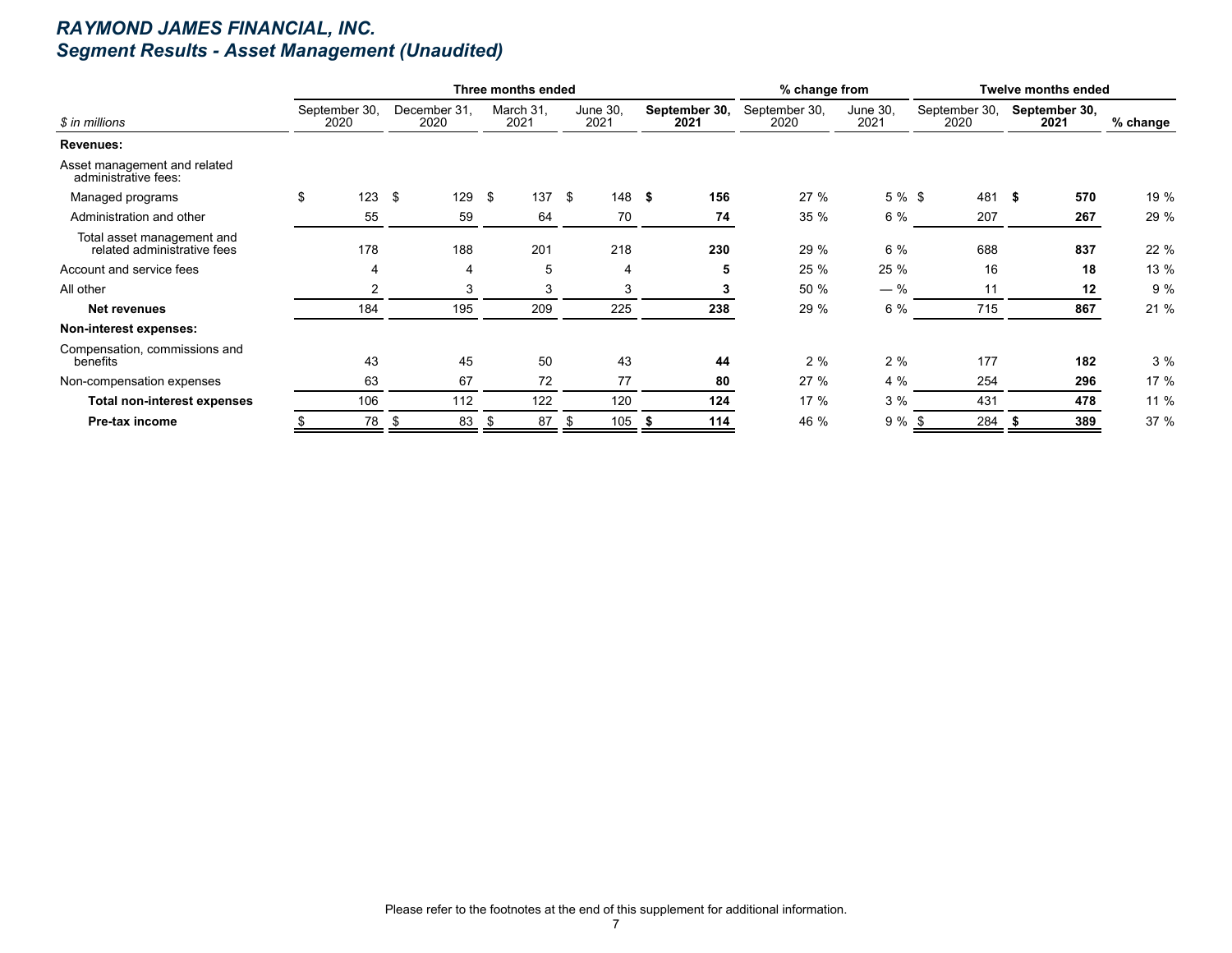## *RAYMOND JAMES FINANCIAL, INC. Segment Results - Raymond James Bank (Unaudited)*

|                                                            |                       |                      | Three months ended |                  |                       | % change from         |                  |                       | <b>Twelve months ended</b> |           |
|------------------------------------------------------------|-----------------------|----------------------|--------------------|------------------|-----------------------|-----------------------|------------------|-----------------------|----------------------------|-----------|
| \$ in millions                                             | September 30,<br>2020 | December 31,<br>2020 | March 31,<br>2021  | June 30,<br>2021 | September 30,<br>2021 | September 30,<br>2020 | June 30,<br>2021 | September 30,<br>2020 | September 30,<br>2021      | % change  |
| Revenues:                                                  |                       |                      |                    |                  |                       |                       |                  |                       |                            |           |
| Interest income                                            | \$<br>165             | - \$<br>168          | \$<br>165          | \$<br>$172$ \$   | 179                   | 8 %                   | 4 % \$           | 800 \$                | 684                        | (15)%     |
| Interest expense                                           | (11)                  | (11)                 | (10)               | (11)             | (10)                  | (9)%                  | (9)%             | (62)                  | (42)                       | (32)%     |
| Net interest income                                        | 154                   | 157                  | 155                | 161              | 169                   | 10 %                  | 5 %              | 738                   | 642                        | (13)%     |
| All other                                                  |                       | 10                   | 5                  | 8                |                       | $-$ %                 | (13)%            | 27                    | 30                         | 11 %      |
| Net revenues                                               | 161                   | 167                  | 160                | 169              | 176                   | 9 %                   | 4 %              | 765                   | 672                        | (12)%     |
| Non-interest expenses:                                     |                       |                      |                    |                  |                       |                       |                  |                       |                            |           |
| Compensation and benefits                                  | 13                    | 12                   | 13                 | 13               | 13                    | $-$ %                 | $-$ %            | 51                    | 51                         | $-$ %     |
| Non-compensation expenses:                                 |                       |                      |                    |                  |                       |                       |                  |                       |                            |           |
| Bank loan provision/(benefit) for credit<br>$losses^{(2)}$ | 45                    | 14                   | (32)               | (19)             | 5                     | (89)%                 | <b>NM</b>        | 233                   | (32)                       | <b>NM</b> |
| RJBDP fees to Private Client Group (14)                    | 42                    | 43                   | 44                 | 47               | 49                    | 17%                   | 4 %              | 180                   | 183                        | 2%        |
| All other                                                  | 28                    | 27                   | 24                 | 24               | 28                    | $-$ %                 | 17 %             | 105                   | 103                        | (2)%      |
| Total non-compensation expenses                            | 115                   | 84                   | 36                 | 52               | 82                    | (29)%                 | 58 %             | 518                   | 254                        | (51)%     |
| <b>Total non-interest expenses</b>                         | 128                   | 96                   | 49                 | 65               | 95                    | (26)%                 | 46 %             | 569                   | 305                        | (46)%     |
| Pre-tax income                                             | 33                    | 71<br>-5             | 111<br>\$          | 104<br>\$        | 81<br>- 55            | 145 %                 | (22)%            | 196                   | 367                        | 87 %      |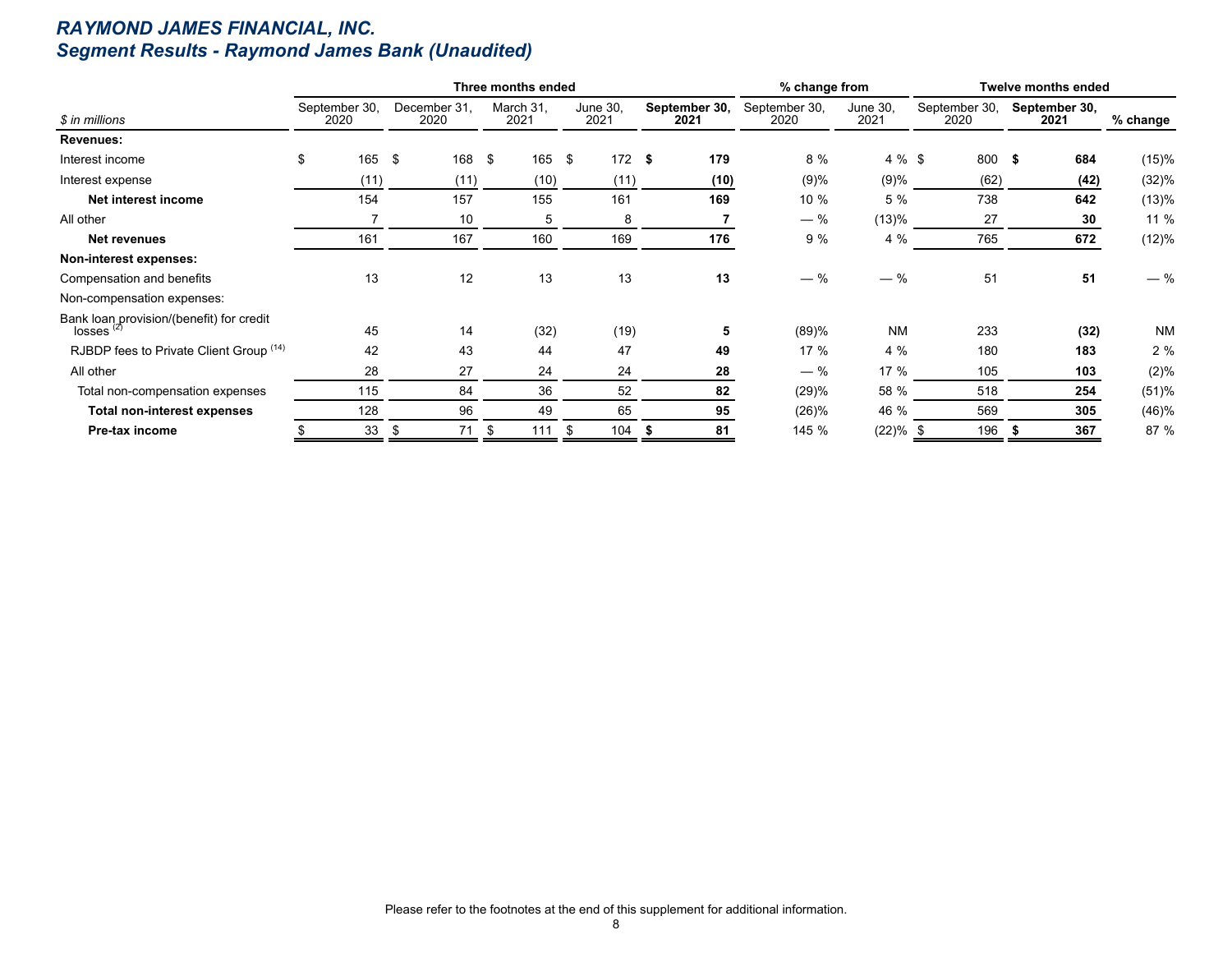#### *RAYMOND JAMES FINANCIAL, INC. Segment Results - Other (16) (Unaudited)*

|                                                             |                       |      |                      |                |                   | Three months ended |                  |     |                       | % change from         |                  |                       |                 | <b>Twelve months ended</b> |           |
|-------------------------------------------------------------|-----------------------|------|----------------------|----------------|-------------------|--------------------|------------------|-----|-----------------------|-----------------------|------------------|-----------------------|-----------------|----------------------------|-----------|
| \$ in millions                                              | September 30,<br>2020 |      | December 31,<br>2020 |                | March 31,<br>2021 |                    | June 30,<br>2021 |     | September 30,<br>2021 | September 30,<br>2020 | June 30,<br>2021 | September 30,<br>2020 |                 | September 30,<br>2021      | % change  |
| Revenues:                                                   |                       |      |                      |                |                   |                    |                  |     |                       |                       |                  |                       |                 |                            |           |
| Interest income                                             | \$                    |      | 3 <sup>5</sup>       | 3              | -\$               | 3S                 |                  |     | $\mathbf{2}$          | (33)%                 | <b>NM \$</b>     |                       | 30 <sup>5</sup> | 8                          | (73)%     |
| Gains/(losses) on private equity investments <sup>(1)</sup> |                       | 12   |                      | 24             |                   | 8                  | 24               |     | 18                    | 50 %                  | $(25)\%$         |                       | (28)            | 74                         | <b>NM</b> |
| All other                                                   |                       |      |                      |                |                   | 2                  |                  |     | (1)                   | <b>NM</b>             | <b>NM</b>        |                       |                 | 6                          | 50 %      |
| <b>Total revenues</b>                                       |                       | 15   |                      | 28             |                   | 13                 | 28               |     | 19                    | 27%                   | (32)%            |                       | 6               | 88                         | 1,367 %   |
| Interest expense                                            |                       | (25) |                      | (24)           |                   | (25)               | (26)             |     | (21)                  | (16)%                 | (19)%            |                       | (88)            | (96)                       | 9%        |
| Net revenues                                                |                       | (10) |                      |                |                   | (12)               | 2                |     | (2)                   | 80 %                  | <b>NM</b>        |                       | (82)            | (8)                        | 90 %      |
| Non-interest expenses:                                      |                       |      |                      |                |                   |                    |                  |     |                       |                       |                  |                       |                 |                            |           |
| Compensation and all other (1)                              |                       | 30   |                      | 26             |                   | 36                 | 34               |     | 31                    | 3%                    | (9)%             |                       | 64              | 127                        | 98 %      |
| Losses on extinguishment of debt (3)                        |                       |      |                      |                |                   |                    | 98               |     |                       | $-$ %                 | $(100)\%$        |                       |                 | 98                         | <b>NM</b> |
| Acquisition and disposition-related expenses <sup>(4)</sup> |                       |      |                      | $\overline{2}$ |                   |                    |                  |     |                       | <b>NM</b>             | 75 %             |                       |                 | 13                         | <b>NM</b> |
| Reduction in workforce expenses <sup>(5)</sup>              |                       | 46   |                      |                |                   |                    |                  |     |                       | (100)%                | $-$ %            |                       | 46              |                            | (100)%    |
| <b>Total non-interest expenses</b>                          |                       | 76   |                      | 28             |                   | 36                 | 136              |     | 38                    | (50)%                 | (72)%            |                       | 110             | 238                        | 116 %     |
| Pre-tax loss                                                |                       | (86) | -5                   | (24)           | - \$              | (48)               | (134)            | - 5 | (40)                  | 53 %                  | 70 %             |                       | (192)           | (246)                      | (28)%     |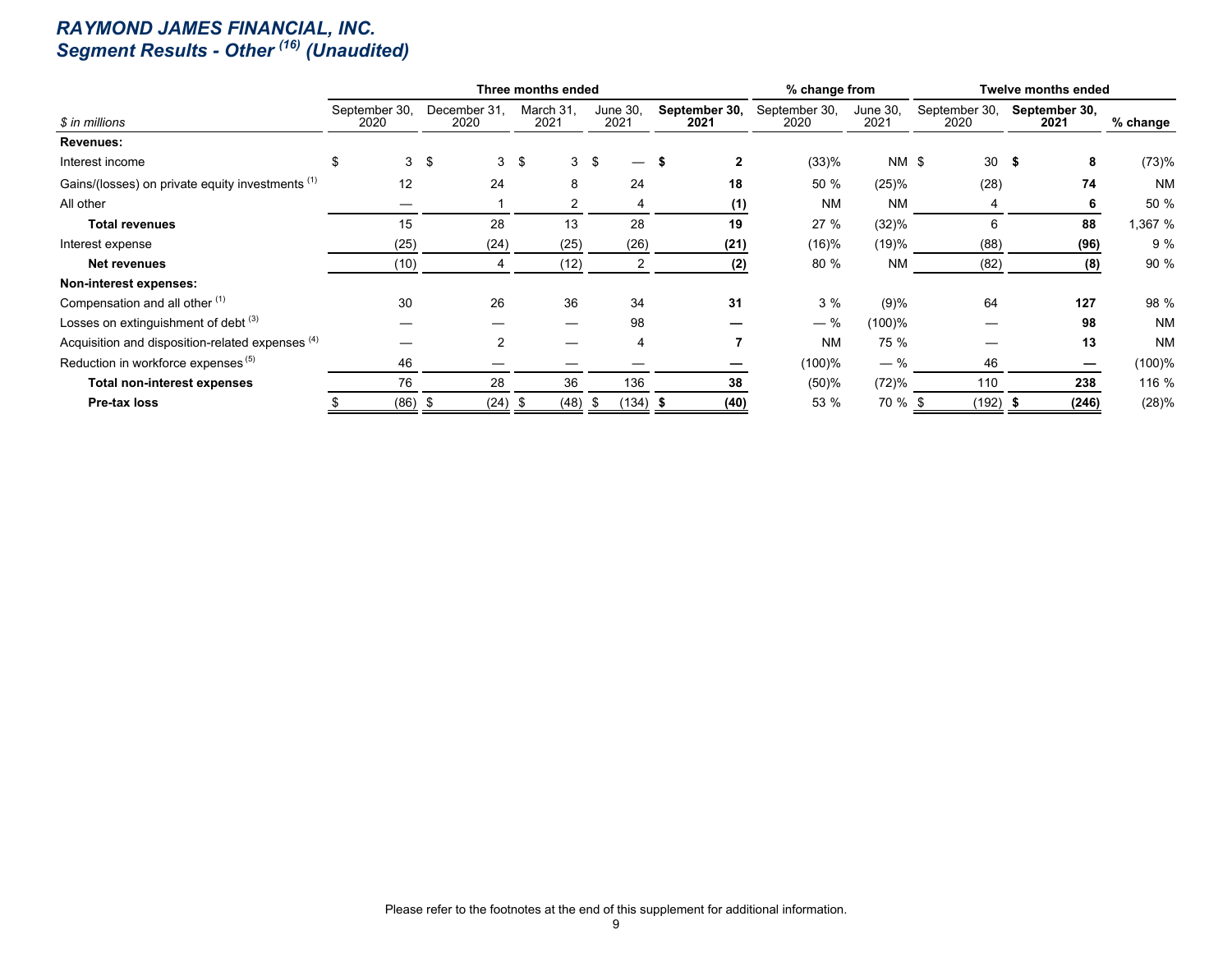#### *RAYMOND JAMES FINANCIAL, INC. Raymond James Bank Selected Key Metrics (Unaudited)*

The following metrics are attributable to our Raymond James Bank banking subsidiary, which is a component of our Raymond James Bank segment.

|                                                                                    |    |                       |    |                      |    | As of             |     |                         |      |                       | % change from         |                  |
|------------------------------------------------------------------------------------|----|-----------------------|----|----------------------|----|-------------------|-----|-------------------------|------|-----------------------|-----------------------|------------------|
| \$ in millions                                                                     |    | September 30,<br>2020 |    | December 31.<br>2020 |    | March 31.<br>2021 |     | <b>June 30,</b><br>2021 |      | September 30,<br>2021 | September 30,<br>2020 | June 30,<br>2021 |
| Total assets                                                                       | S  | 30,610                | S  | 31,580               | \$ | 33,221            | \$. | 34,576                  |      | 36,481                | 19 %                  | 6 %              |
| Total equity                                                                       | \$ | 2,315                 | S  | 2,364                | \$ | 2,409             | S.  | 2,532                   | ъ.   | 2,594                 | 12%                   | 2%               |
| Bank loans, net                                                                    | \$ | 21,195                | S  | 21,957               | S. | 22,879            | S.  | 23,896                  | S.   | 24,994                | 18 %                  | 5 %              |
| Bank loan allowance for credit losses (2)                                          | \$ | 354                   | \$ | 378                  | \$ | 345               | S   | 322                     |      | 320                   | (10)%                 | (1)%             |
| Bank loan allowance for credit losses as a % of loans held for<br>investment $(2)$ |    | 1.65%                 |    | 1.71 %               |    | 1.50 %            |     | 1.34%                   |      | 1.27%                 |                       |                  |
| Total nonperforming assets                                                         | \$ | 32                    | \$ | 28                   | \$ | 31                | \$  | 43                      | - \$ | 74                    | 131 %                 | 72 %             |
| Nonperforming assets as a % of total assets                                        |    | 0.10%                 |    | 0.09%                |    | 0.09%             |     | 0.12%                   |      | 0.20%                 |                       |                  |
| Total criticized loans                                                             | \$ | 933                   | \$ | 899                  | \$ | 1,001             | \$  | 980                     | - 56 | 824                   | (12)%                 | (16)%            |
| Criticized loans as a % of loans held for investment                               |    | 4.35 %                |    | 4.06 %               |    | 4.35 %            |     | 4.07 %                  |      | 3.27%                 |                       |                  |
| <b>Capital ratios:</b>                                                             |    |                       |    |                      |    |                   |     |                         |      |                       |                       |                  |
| Tier 1 capital                                                                     |    | 13.0 %                |    | 13.1 %               |    | 13.1%             |     | 13.5 %                  |      | 13.4 $%$ (10)         |                       |                  |
| Total capital                                                                      |    | 14.3 %                |    | 14.4 %               |    | 14.4 %            |     | 14.7 %                  |      | 14.6 $%$ (10)         |                       |                  |
| Tier 1 leverage                                                                    |    | 7.7%                  |    | 7.5%                 |    | 7.5%              |     | 7.5%                    |      | 7.5 % $^{(10)}$       |                       |                  |

|                                                                     |                       |                      | Three months ended |                  |                       | % change from         |                  |                       | <b>Twelve months ended</b> |            |
|---------------------------------------------------------------------|-----------------------|----------------------|--------------------|------------------|-----------------------|-----------------------|------------------|-----------------------|----------------------------|------------|
| \$ in millions                                                      | September 30,<br>2020 | December 31,<br>2020 | March 31<br>2021   | June 30,<br>2021 | September 30,<br>2021 | September 30,<br>2020 | June 30.<br>2021 | September 30,<br>2020 | September 30,<br>2021      | $%$ change |
| Bank loan provision/(benefit) for credit<br>$losses$ <sup>(2)</sup> | 45                    | 14                   | (32)               | (19)             |                       | (89)%                 | NM \$            | 233                   | (32)                       | <b>NM</b>  |
| Net charge-offs                                                     | 26                    |                      |                    |                  |                       | (73)%                 | 75 % \$          | 98                    | 13                         | (87)%      |
| Net interest margin (net yield on<br>interest-earning assets)       | 2.09%                 | 2.02%                | 1.94 %             | 1.92 %           | 1.92%                 |                       |                  | 2.63%                 | 1.95%                      |            |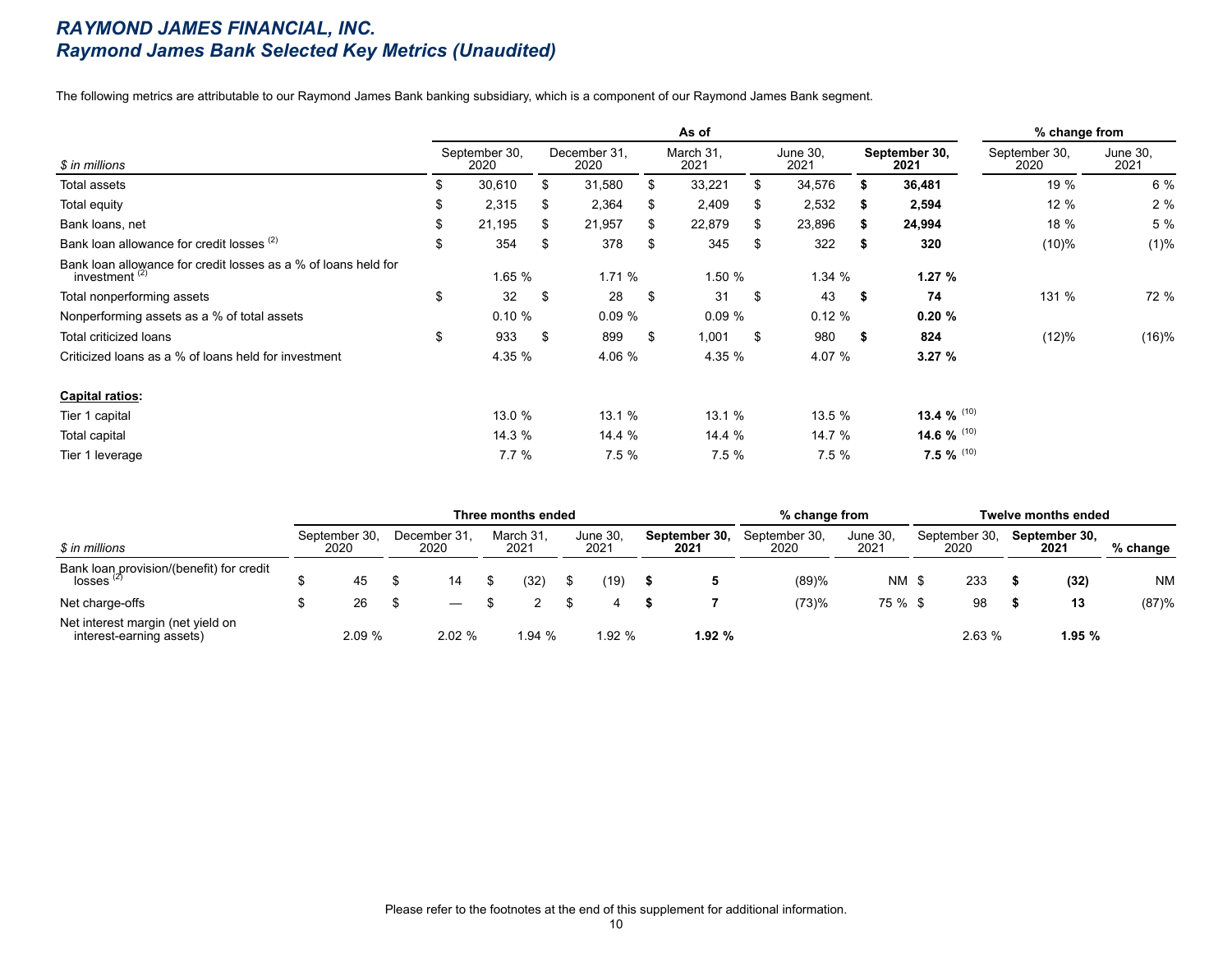#### **Reconciliation of non-GAAP financial measures to GAAP financial measures (Unaudited)**

We utilize certain non-GAAP financial measures as additional measures to aid in, and enhance, the understanding of our financial results and related measures. These non-GAAP financial measures have been separately identified in this document. We believe certain of these non-GAAP financial measures provides useful information to management and investors by excluding certain material items that may not be indicative of our core operating results. We utilize these non-GAAP financial measures in assessing the financial performance of the business, as they facilitate a comparison of current- and prior-period results. We believe that return on tangible common equity and tangible book value per share are meaningful to investors as they facilitate comparisons of our results to the results of other companies. In the following tables, the tax effect of non-GAAP adjustments reflects the statutory rate associated with each non-GAAP item. These non-GAAP financial measures should be considered in addition to, and not as a substitute for, measures of financial performance prepared in accordance with GAAP. In addition, our non-GAAP financial measures may not be comparable to similarly titled non-GAAP financial measures of other companies. The following tables provide a reconciliation of non-GAAP financial measures to the most directly comparable GAAP measures for those periods which include non-GAAP adjustments.

|                                                            |    |                       |                      | <b>Twelve months ended</b> |    |                       |    |                       |    |                       |
|------------------------------------------------------------|----|-----------------------|----------------------|----------------------------|----|-----------------------|----|-----------------------|----|-----------------------|
| \$ in millions<br>Net income                               |    | September 30,<br>2020 | December 31,<br>2020 | June 30.<br>2021           |    | September 30,<br>2021 |    | September 30,<br>2020 |    | September 30,<br>2021 |
|                                                            |    | 209                   | \$<br>312            | \$<br>307                  | \$ | 429                   | \$ | 818                   | \$ | 1,403                 |
| Non-GAAP adjustments:                                      |    |                       |                      |                            |    |                       |    |                       |    |                       |
| Losses on extinguishment of debt <sup>(3)</sup>            |    |                       |                      | 98                         |    |                       |    |                       |    | 98                    |
| Acquisition and disposition-related expenses (4)           |    | 7                     | 2                    | $\overline{7}$             |    | 10                    |    |                       |    | 19                    |
| Reduction in workforce expenses (5)                        |    | 46                    |                      |                            |    |                       |    | 46                    |    |                       |
| Pre-tax impact of non-GAAP adjustments                     |    | 53                    | 2                    | 105                        |    | 10                    |    | 53                    |    | 117                   |
| Tax effect of non-GAAP adjustments                         |    | (13)                  |                      | (26)                       |    | (2)                   |    | (13)                  |    | (28)                  |
| Total non-GAAP adjustments, net of tax                     |    | 40                    | $\overline{2}$       | 79                         |    | 8                     |    | 40                    |    | 89                    |
| <b>Adjusted net income</b>                                 |    | 249                   | 314                  | 386                        |    | 437                   | \$ | 858                   |    | 1,492                 |
|                                                            |    |                       |                      |                            |    |                       |    |                       |    |                       |
| <b>Pre-tax income</b>                                      | \$ | 256                   | 399                  | \$<br>385                  | \$ | 560                   | \$ | 1,052                 |    | 1,791                 |
| Pre-tax impact of non-GAAP adjustments (as detailed above) |    | 53                    | 2                    | 105                        |    | 10                    |    | 53                    |    | 117                   |
| Adjusted pre-tax income                                    |    | 309                   | 401                  | 490                        |    | 570                   | S  | 1,105                 |    | 1,908                 |
| Pre-tax margin (12)                                        |    | 12.3 %                | 18.0 %               | 15.6 %                     |    | 20.8 %                |    | 13.2 %                |    | 18.4 %                |
| Non-GAAP adjustments:                                      |    |                       |                      |                            |    |                       |    |                       |    |                       |
| Losses on extinguishment of debt <sup>(3)</sup>            |    | $-$ %                 | $-$ %                | 3.9%                       |    | $-$ %                 |    | $-$ %                 |    | 1.0%                  |
| Acquisition and disposition-related expenses (4)           |    | 0.4%                  | $-$ %                | 0.3%                       |    | 0.4%                  |    | 0.1%                  |    | 0.1%                  |
| Reduction in workforce expenses (5)                        |    | 2.2%                  | $-$ %                | $-$ %                      |    | $-$ %                 |    | 0.5%                  |    | $-$ %                 |
| Total non-GAAP adjustments, net of tax                     |    | 2.6 %                 | $-$ %                | 4.2 %                      |    | 0.4%                  |    | 0.6%                  |    | 1.1%                  |
| Adjusted pre-tax margin (12)                               |    | 14.9 %                | 18.0 %               | 19.8 %                     |    | 21.2 %                |    | 13.8 %                |    | 19.5 %                |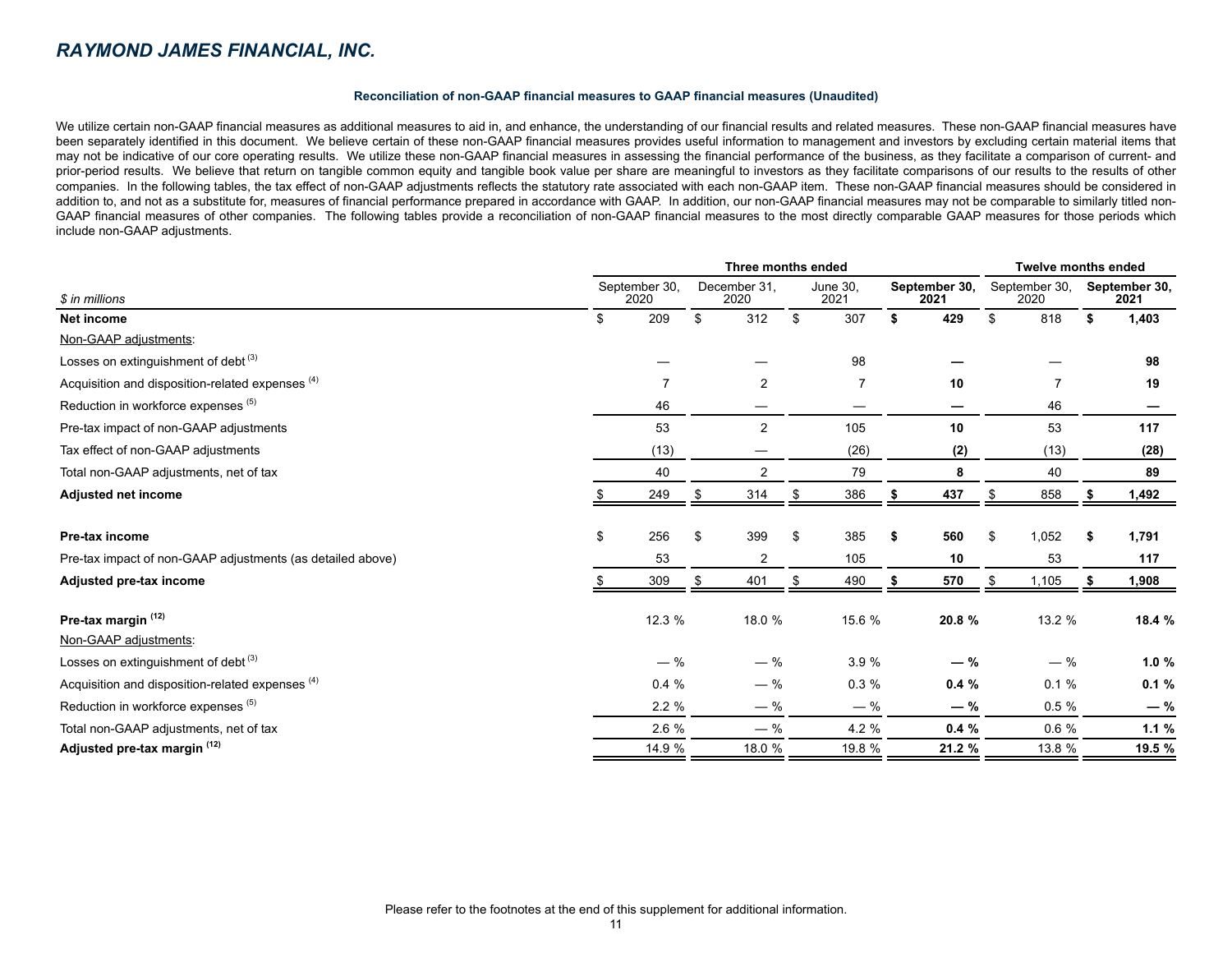#### **Reconciliation of non-GAAP financial measures to GAAP financial measures (Unaudited) (Continued from previous page)**

|                                                  | Three months ended    |        |    |                      |    |                  |                       |        |                       |        | <b>Twelve months ended</b> |                       |  |  |  |
|--------------------------------------------------|-----------------------|--------|----|----------------------|----|------------------|-----------------------|--------|-----------------------|--------|----------------------------|-----------------------|--|--|--|
| Earnings per common share (6) (7)                | September 30,<br>2020 |        |    | December 31.<br>2020 |    | June 30,<br>2021 | September 30,<br>2021 |        | September 30,<br>2020 |        |                            | September 30,<br>2021 |  |  |  |
| <b>Basic</b>                                     | 1.02<br>\$            |        | S  | 1.52                 |    | 1.49<br>.S       |                       | 2.08   | S                     | 3.96   |                            | 6.81                  |  |  |  |
| Non-GAAP adjustments:                            |                       |        |    |                      |    |                  |                       |        |                       |        |                            |                       |  |  |  |
| Losses on extinguishment of debt $(3)$           |                       |        |    |                      |    | 0.48             |                       |        |                       |        |                            | 0.48                  |  |  |  |
| Acquisition and disposition-related expenses (4) |                       | 0.03   |    | 0.01                 |    | 0.03             |                       | 0.05   |                       | 0.03   |                            | 0.09                  |  |  |  |
| Reduction in workforce expenses (5)              |                       | 0.22   |    |                      |    |                  |                       |        |                       | 0.22   |                            |                       |  |  |  |
| Tax effect of non-GAAP adjustments               |                       | (0.06) |    |                      |    | (0.12)           |                       | (0.01) |                       | (0.06) |                            | (0.14)                |  |  |  |
| Total non-GAAP adjustments, net of tax           |                       | 0.19   |    | 0.01                 |    | 0.39             |                       | 0.04   |                       | 0.19   |                            | 0.43                  |  |  |  |
| <b>Adjusted basic</b>                            |                       | 1.21   |    | 1.53                 |    | 1.88             |                       | 2.12   |                       | 4.15   |                            | 7.24                  |  |  |  |
|                                                  |                       |        |    |                      |    |                  |                       |        |                       |        |                            |                       |  |  |  |
| <b>Diluted</b>                                   | \$                    | 1.00   | \$ | 1.48                 | \$ | 1.45             | S.                    | 2.02   | \$                    | 3.88   | S                          | 6.63                  |  |  |  |
| Non-GAAP adjustments:                            |                       |        |    |                      |    |                  |                       |        |                       |        |                            |                       |  |  |  |
| Losses on extinguishment of debt <sup>(3)</sup>  |                       |        |    |                      |    | 0.46             |                       |        |                       |        |                            | 0.46                  |  |  |  |
| Acquisition and disposition-related expenses (4) |                       | 0.03   |    | 0.01                 |    | 0.03             |                       | 0.05   |                       | 0.03   |                            | 0.09                  |  |  |  |
| Reduction in workforce expenses (5)              |                       | 0.22   |    |                      |    |                  |                       |        |                       | 0.22   |                            |                       |  |  |  |
| Tax effect of non-GAAP adjustments               |                       | (0.06) |    |                      |    | (0.12)           |                       | (0.01) |                       | (0.05) |                            | (0.13)                |  |  |  |
| Total non-GAAP adjustments, net of tax           |                       | 0.19   |    | 0.01                 |    | 0.37             |                       | 0.04   |                       | 0.20   |                            | 0.42                  |  |  |  |
| <b>Adjusted diluted</b>                          |                       | 1.19   |    | 1.49                 |    | 1.82             |                       | 2.06   |                       | 4.08   |                            | 7.05                  |  |  |  |

| Book value per share                                                 | As of                 |      |                      |                   |       |      |                  |      |                       |  |  |  |
|----------------------------------------------------------------------|-----------------------|------|----------------------|-------------------|-------|------|------------------|------|-----------------------|--|--|--|
| \$ in millions, except per share amounts                             | September 30,<br>2020 |      | December 31,<br>2020 | March 31,<br>2021 |       |      | June 30,<br>2021 |      | September 30,<br>2021 |  |  |  |
| Total equity attributable to Raymond James Financial, Inc.           | 7,114                 | - \$ | 7,363                | Æ                 | 7,592 | - \$ | 7,863            | - 35 | 8,245                 |  |  |  |
| Less non-GAAP adjustments:                                           |                       |      |                      |                   |       |      |                  |      |                       |  |  |  |
| Goodwill and identifiable intangible assets, net                     | 600                   |      | 834                  |                   | 868   |      | 862              |      | 882                   |  |  |  |
| Deferred tax liabilities, net                                        | (34)                  |      | (56)                 |                   | (56)  |      | (56)             |      | (64)                  |  |  |  |
| Tangible common equity attributable to Raymond James Financial, Inc. | 6,548                 |      | 6,585                |                   | 6,780 |      | 7,057            |      | 7,427                 |  |  |  |
| Common shares outstanding                                            | 204.9                 |      | 206.1                |                   | 205.8 |      | 205.4            |      | 205.7                 |  |  |  |
| Book value per share $(7)$ $(8)$                                     | $34.72$ \$            |      | $35.73$ \$           |                   | 36.89 |      | 38.28            |      | 40.08                 |  |  |  |
| Tangible book value per share (7) (8) (9)                            | 31.96                 |      | 31.95                |                   | 32.94 |      | 34.36            |      | 36.11                 |  |  |  |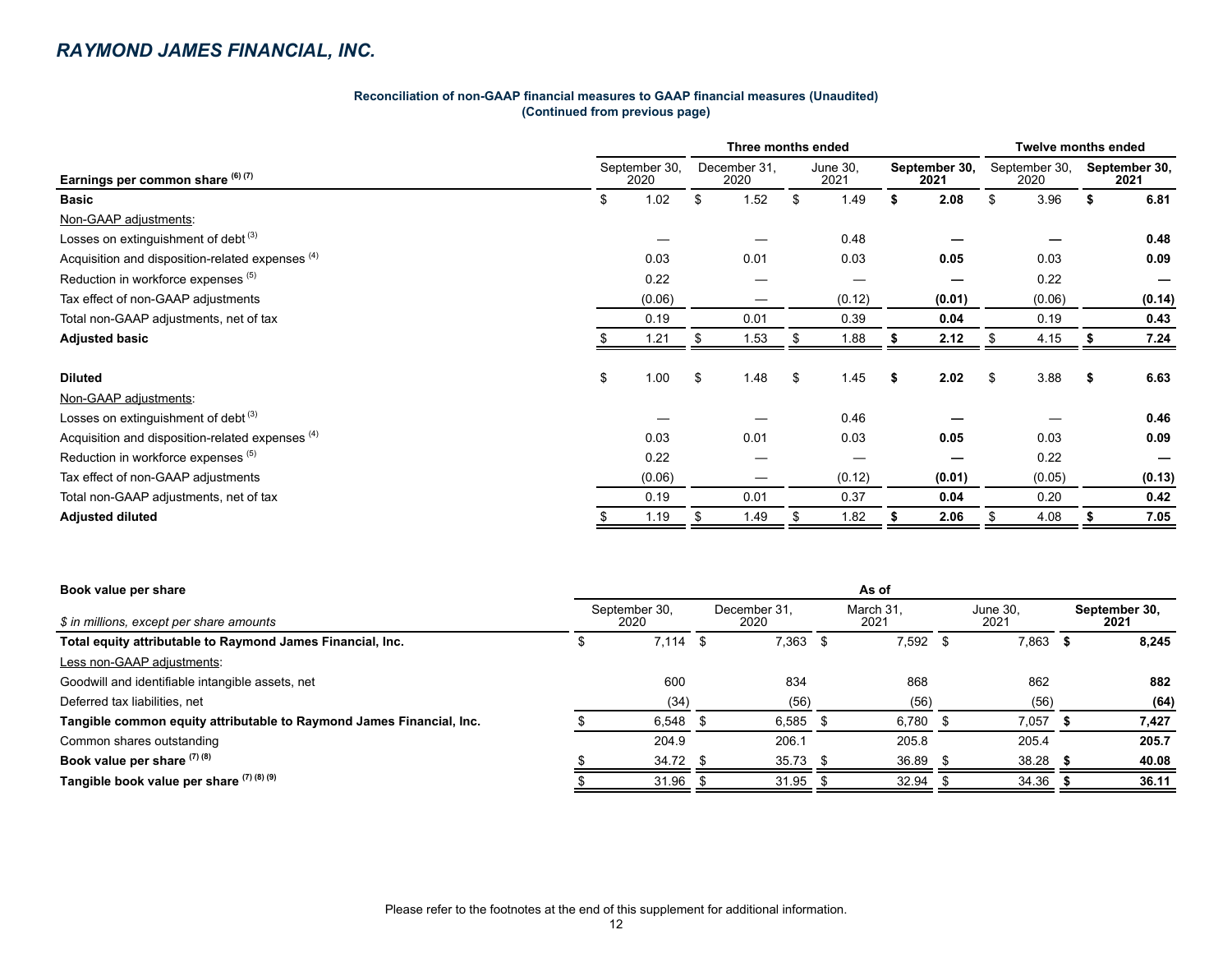#### **Reconciliation of non-GAAP financial measures to GAAP financial measures (Unaudited) (Continued from previous page)**

| <b>Return on equity</b>                                     | Three months ended |                       |    |                      |                   |              |    |                  |    |                       |    |                       | <b>Twelve months ended</b> |                       |  |  |  |
|-------------------------------------------------------------|--------------------|-----------------------|----|----------------------|-------------------|--------------|----|------------------|----|-----------------------|----|-----------------------|----------------------------|-----------------------|--|--|--|
| \$ in millions                                              |                    | September 30,<br>2020 |    | December 31.<br>2020 | March 31,<br>2021 |              |    | June 30,<br>2021 |    | September 30,<br>2021 |    | September 30,<br>2020 |                            | September 30,<br>2021 |  |  |  |
| Average equity <sup>(17)</sup>                              | \$                 | 7,040                 | S  | 7,239                | \$                | 7,478        | \$ | 7,728            | S  | 8,054                 | \$ | 6,860                 |                            | 7,635                 |  |  |  |
| Impact on average equity of non-GAAP adjustments:           |                    |                       |    |                      |                   |              |    |                  |    |                       |    |                       |                            |                       |  |  |  |
| Losses on extinguishment of debt $(3)$                      |                    |                       |    |                      |                   | <b>NA</b>    |    | 49               |    |                       |    |                       |                            | 39                    |  |  |  |
| Acquisition and disposition-related expenses <sup>(4)</sup> |                    |                       |    |                      |                   | <b>NA</b>    |    |                  |    | 5                     |    |                       |                            | 6                     |  |  |  |
| Reduction in workforce expenses (5)                         |                    | 23                    |    |                      |                   | <b>NA</b>    |    |                  |    |                       |    | 9                     |                            |                       |  |  |  |
| Tax effect of non-GAAP adjustments                          |                    | (7)                   |    |                      |                   | <b>NA</b>    |    | (13)             |    | (1)                   |    | (2)                   |                            | (11)                  |  |  |  |
| Adjusted average equity (17)                                | \$                 | 7,060                 | \$ | 7,240                |                   | NA \$        |    | 7,768            | \$ | 8,058                 | \$ | 6,868                 | \$                         | 7,669                 |  |  |  |
| Average equity <sup>(17)</sup>                              | \$                 | 7,040                 | \$ | 7,239                | \$                | 7,478        | \$ | 7,728            | \$ | 8,054                 | \$ | 6,860                 |                            | 7,635                 |  |  |  |
| Less:                                                       |                    |                       |    |                      |                   |              |    |                  |    |                       |    |                       |                            |                       |  |  |  |
| Average goodwill and identifiable intangible assets, net    |                    | 601                   |    | 717                  |                   | 851          |    | 865              |    | 872                   |    | 605                   |                            | 809                   |  |  |  |
| Average deferred tax liabilities, net                       |                    | (33)                  |    | (45)                 |                   | (56)         |    | (56)             |    | (60)                  |    | (31)                  |                            | (53)                  |  |  |  |
| Average tangible common equity (17)                         | \$                 | 6,472                 | \$ | 6,567                | \$                | 6,683        | \$ | 6,919            | \$ | 7,242                 | \$ | 6,286                 |                            | 6,879                 |  |  |  |
| Impact on average equity of non-GAAP adjustments:           |                    |                       |    |                      |                   |              |    |                  |    |                       |    |                       |                            |                       |  |  |  |
| Losses on extinguishment of debt $(3)$                      |                    |                       |    |                      |                   | <b>NA</b>    |    | 49               |    |                       |    |                       |                            | 39                    |  |  |  |
| Acquisition and disposition-related expenses (4)            |                    |                       |    |                      |                   | <b>NA</b>    |    |                  |    | 5                     |    |                       |                            | 6                     |  |  |  |
| Reduction in workforce expenses (5)                         |                    | 23                    |    |                      |                   | <b>NA</b>    |    |                  |    |                       |    | 9                     |                            |                       |  |  |  |
| Tax effect of non-GAAP adjustments                          |                    | (7)                   |    |                      |                   | <b>NA</b>    |    | (13)             |    | (1)                   |    | (2)                   |                            | (11)                  |  |  |  |
| Adjusted average tangible common equity (17)                | \$                 | 6,492                 | \$ | 6,568                |                   | <b>NA \$</b> |    | 6,959            | \$ | 7,246                 | \$ | 6,294                 | \$                         | 6,913                 |  |  |  |
| Return on equity (11)                                       |                    | 11.9 %                |    | 17.2 %               |                   | 19.0 %       |    | 15.9 %           |    | 21.3 %                |    | 11.9 %                |                            | 18.4 %                |  |  |  |
| Adjusted return on equity (11)                              |                    | 14.1 %                |    | 17.3 %               |                   | <b>NA</b>    |    | 19.9 %           |    | 21.7 %                |    | 12.5 %                |                            | 19.5 %                |  |  |  |
| Return on tangible common equity (11)                       |                    | 12.9 %                |    | 19.0 %               |                   | 21.2 %       |    | 17.7 %           |    | 23.7 %                |    | 13.0 %                |                            | 20.4 %                |  |  |  |
| Adjusted return on tangible common equity (11)              |                    | 15.3 %                |    | 19.1 %               |                   | <b>NA</b>    |    | 22.2 %           |    | 24.1 %                |    | 13.6 %                |                            | 21.6 %                |  |  |  |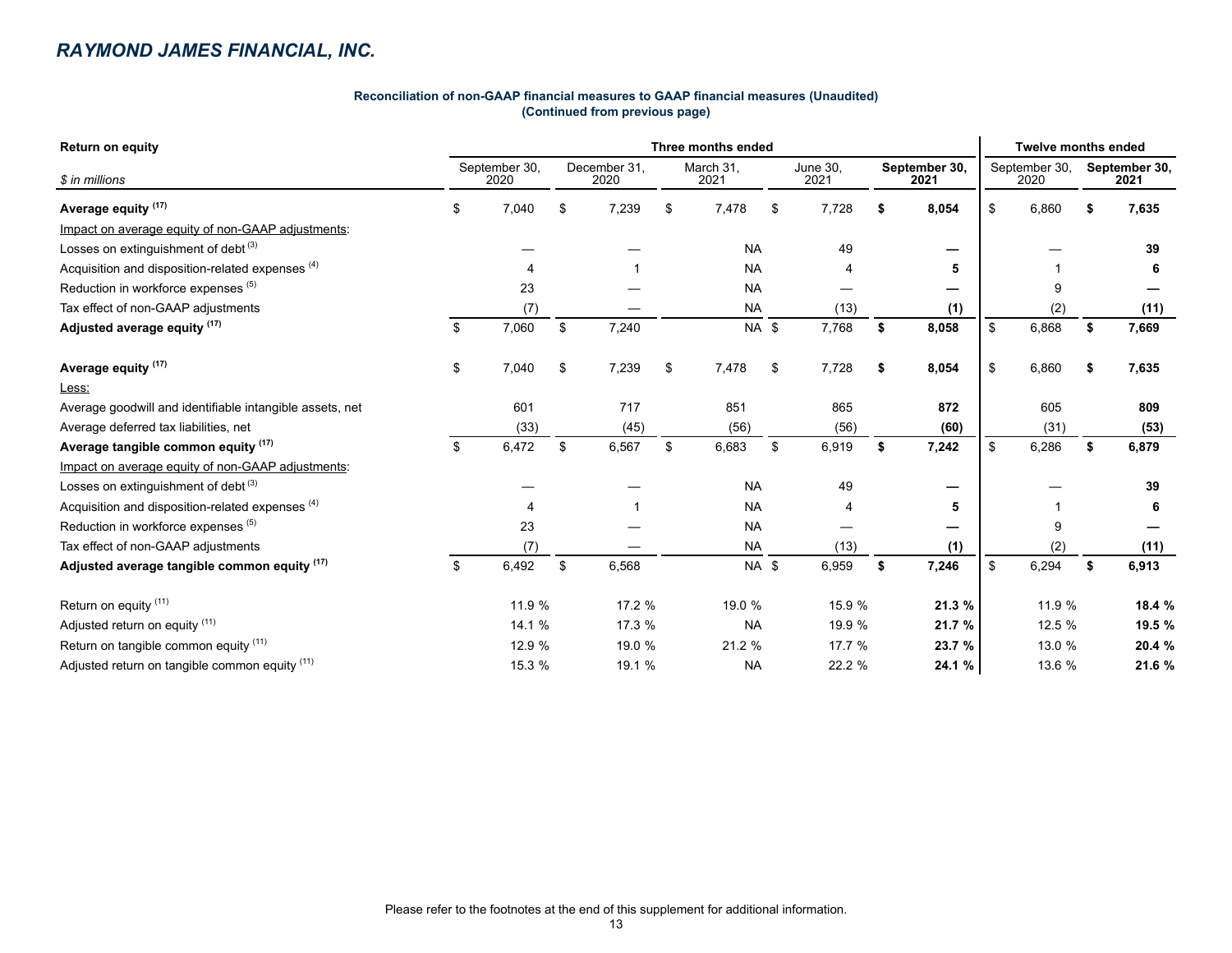#### **Footnotes**

- (1) Other revenues included \$12 million, \$24 million, \$8 million, \$24 million, and \$18 million of private equity gains for the three months ended September 30, 2020, December 31, 2020, March 31, 2021, June 30, 2021, and September 30, 2021, respectively, which were included in our Other segment. Of these amounts, \$3 million, \$10 million, an insignificant amount, \$10 million, and \$5 million for three months ended September 30, 2020, December 31, 2020, March 31, 2021, June 30, 2021, and September 30, 2021, respectively, were attributable to noncontrolling interests and were offset in Other expenses. Other revenues included \$28 million of private equity losses and \$74 million of private equity gains for the twelve months ended September 30, 2020 and 2021, respectively. Of these amounts, approximately \$20 million of the losses and \$25 million of the gains for the twelve months ended September 30, 2020 and 2021, respectively, were attributable to noncontrolling interests and were offset in Other expenses.
- (2) The allowances for credit losses as of December 31, 2020, March 31, 2021, June 30, 2021, and September 30, 2021 were determined under the current expected credit loss ("CECL") model as a result of our October 1, 2020 adoption of new accounting guidance related to the measurement of credit losses on financial instruments. The impact of adoption on October 1, 2020 resulted in an increase in our allowance for credit losses of \$42 million (including \$25 million related to loans to financial advisors in the Private Client Group, \$9 million related to funded bank loans and \$8 million related to unfunded lending commitments) and a corresponding reduction in the beginning balance of retained earnings of \$35 million, net of tax. The Bank loan provision/(benefit) for credit losses of \$14 million, \$(32) million, \$(19) million, and \$5 million for the three months ended December 31, 2020, March 31, 2021, June 30, 2021, and September 30, 2021 respectively, and \$(32) million for the twelve months ended September 30, 2021 were determined under the CECL model and represented the provision/(benefit) for credit losses post the CECL adoption date.
- (3) Losses on extinguishment of debt include make-whole premiums, the accelerated amortization of debt issuance costs, and certain legal and other professional fees associated with the redemptions of our \$250 million of 5.625% senior notes due 2024 and our \$500 million of 3.625% senior notes due 2026 which occurred during our fiscal third quarter of 2021.
- (4) The three and twelve months ended September 30, 2020 included a \$7 million loss in our Capital Markets segment related to the sale of our interests in certain entities that operated predominantly in France, which closed during our fiscal first quarter of 2021. Acquisition and disposition-related expenses in our Other segment for our fiscal 2021 periods primarily included professional and integration expenses associated with our acquisitions of NWPS Holdings, Inc., Financo, LLC, and Cebile Capital which were completed in fiscal 2021, and Charles Stanley Group PLC and TriState Capital Holdings, Inc., announced in July 2021 and October 2021, respectively. Acquisition and disposition-related expenses in our Capital Markets segment for our fiscal 2021 periods included amortization expense related to intangible assets with short useful lives primarily associated with our Financo, LLC and Cebile Capital acquisitions.
- (5) Reduction in workforce expenses for the three and twelve months ended September 30, 2020 are associated with position eliminations that occurred in our fiscal fourth quarter of 2020 in response to the economic environment. These expenses were included in our Other segment and primarily consisted of severance and related payroll expenses, as well as expenses related to company-paid benefits.
- (6) Earnings per common share is computed by dividing net income (less allocation of earnings and dividends to participating securities) by weighted-average common shares outstanding (basic or diluted as applicable) for each respective period or, in the case of adjusted earnings per common share, computed by dividing adjusted net income (less allocation of earnings and dividends to participating securities) by weighted-average common shares outstanding (basic or diluted as applicable) for each respective period.
- (7) During our fiscal fourth quarter of 2021 the Board of Directors approved a 3-for-2 stock split, effected in the form of a 50% stock dividend, payable September 21, 2021. All share and per share information has been retroactively adjusted to reflect this stock split.
- (8) Book value per share is computed by dividing total equity attributable to Raymond James Financial, Inc. by the number of common shares outstanding at the end of each respective period or, in the case of tangible book value per share, computed by dividing tangible common equity by the number of common shares outstanding at the end of each respective period. Tangible common equity is defined as total equity attributable to Raymond James Financial, Inc. less goodwill and intangible assets, net of related deferred taxes.
- (9) These are non-GAAP financial measures. See the schedules on the previous pages for a reconciliation of non-GAAP financial measures to the most directly comparable GAAP measures and for more information on these measures. There were no non-GAAP adjustments to earnings for the three months ended March 31, 2021.
- (10) Estimated.
- (11) Return on equity is computed by dividing annualized net income by average equity for each respective period or, in the case of return on tangible common equity, computed by dividing annualized net income by average tangible common equity for each respective period. Adjusted return on equity is computed by dividing annualized adjusted net income by adjusted average equity for each respective period, or in the case of adjusted return on tangible common equity, computed by dividing annualized adjusted net income by adjusted average tangible common equity for each respective period.
- (12) Pre-tax margin is computed by dividing pre-tax income by net revenues for each respective period or, in the case of adjusted pre-tax margin, computed by dividing adjusted pre-tax income by net revenues for each respective period.
- (13) Total compensation ratio is computed by dividing compensation, commissions and benefits expense by net revenues for each respective period.
- We earn fees from RJBDP, a multi-bank sweep program in which clients' cash deposits in their brokerage accounts are swept into interest-bearing deposit accounts at Raymond James Bank and various third-party banks. Fees earned by the Private Client Group on Raymond James Bank deposits are eliminated in consolidation.
- (15) Average yield on RJBDP third-party banks is computed by dividing annualized RJBDP fees third-party banks, which are net of the interest expense paid to clients by the third-party banks, by the average daily RJBDP balances at third-party banks.
- (16) The Other segment includes the results of our private equity investments, interest income on certain corporate cash balances, acquisition-related expenses, and certain corporate overhead costs of RJF, including the interest costs on our public debt and any losses on extinguishment of such debt. The Other segment also includes reduction in workforce expenses associated with position eliminations that occurred in our fiscal fourth quarter of 2020 in response to the economic environment.